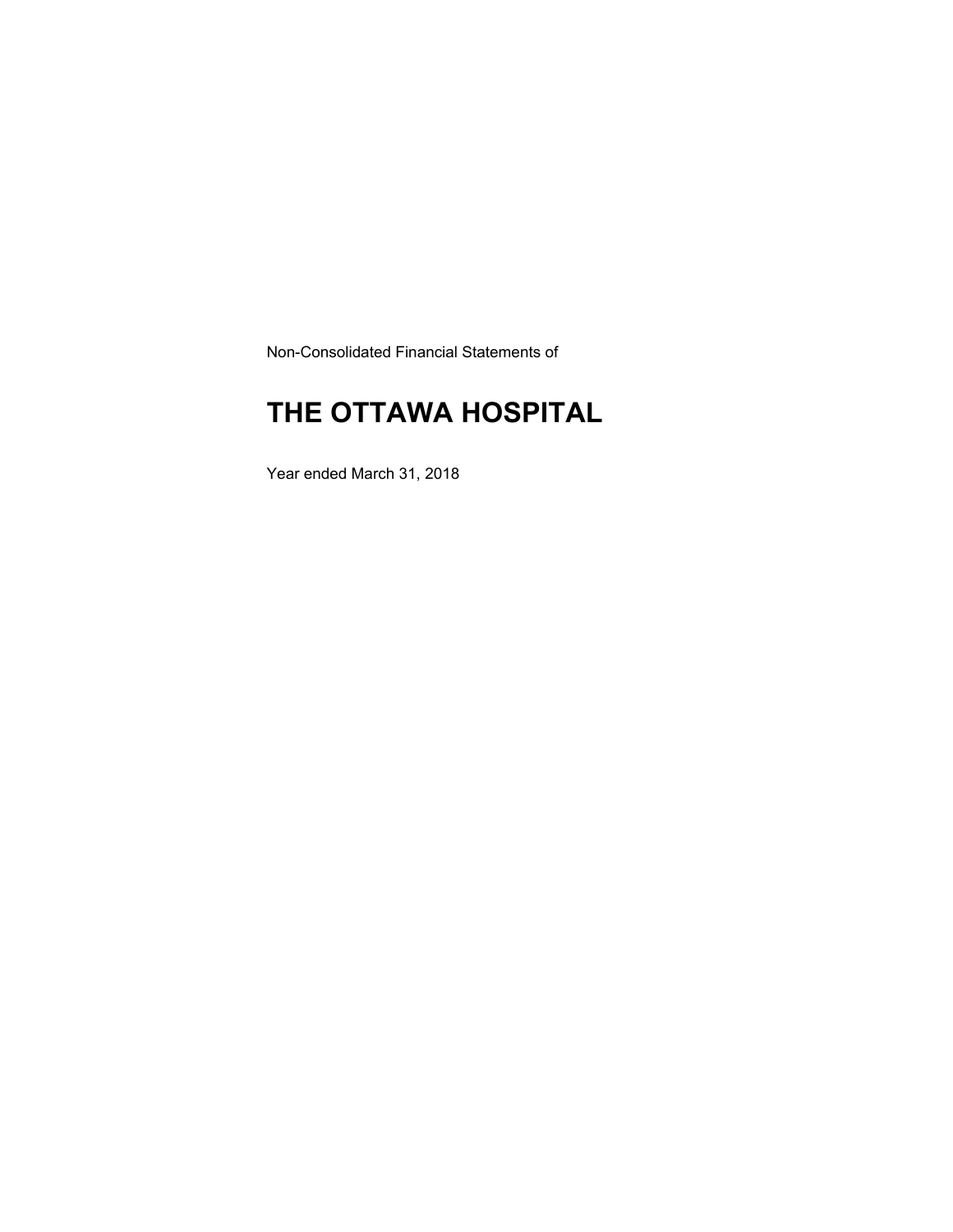Non-Consolidated Financial Statements

Year ended March 31, 2018

|                                                              | Page     |
|--------------------------------------------------------------|----------|
| Independent Auditors' Report                                 | $1 - 2$  |
| Non-Consolidated Statement of Financial Position             | 3        |
| Non-Consolidated Statement of Operations                     | 4        |
| Non-Consolidated Statement of Changes in Net Assets          | 5        |
| Non-Consolidated Statement of Remeasurement Gains and Losses | 6        |
| Non-Consolidated Statement of Cash Flows                     | 7        |
| Notes to Non-Consolidated Financial Statements               | $8 - 28$ |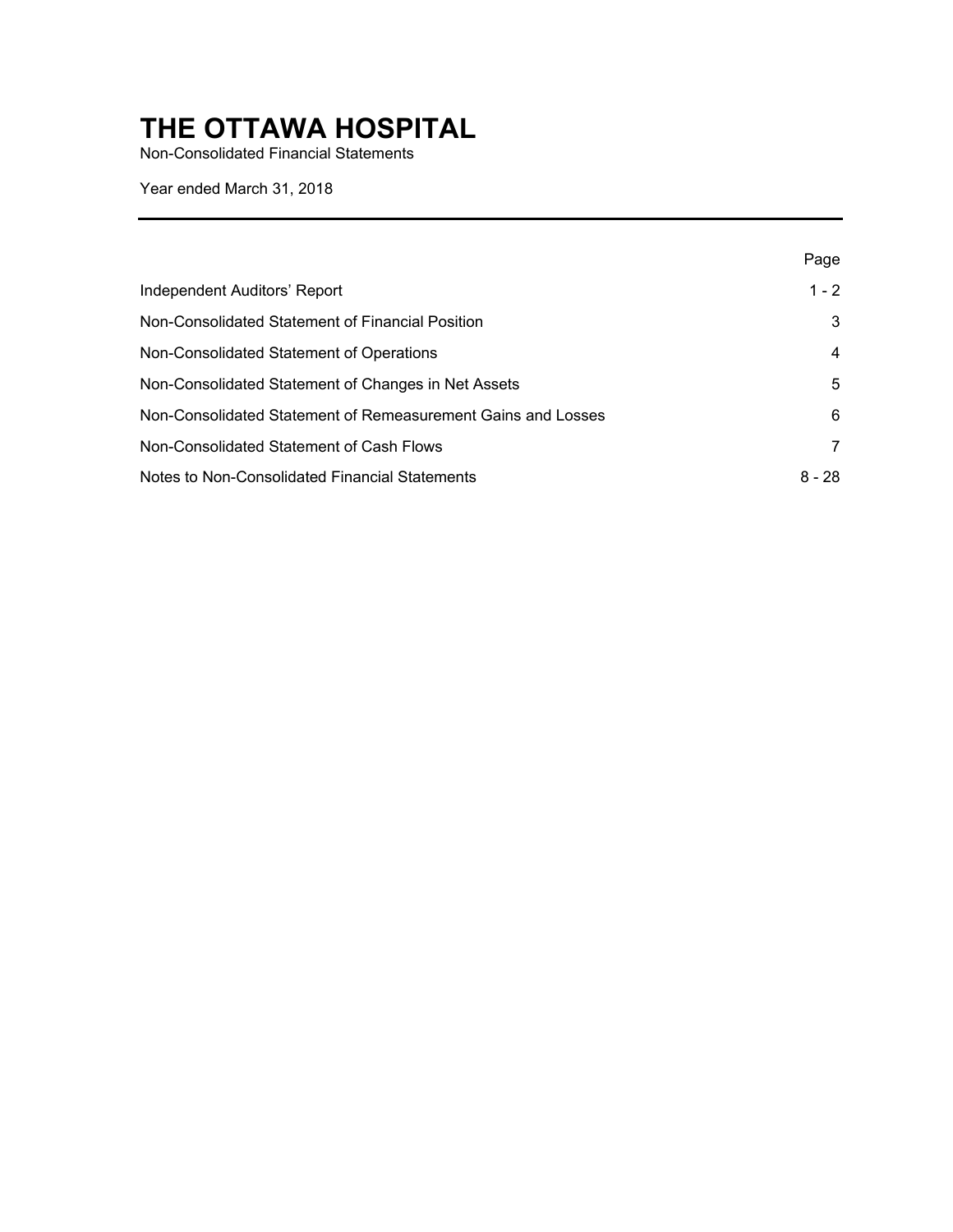

KPMG LLP 150 Elgin Street, Suite 1800 Ottawa ON K2P 2P8 Canada Telephone 613-212-5764 Fax 613-212-2896

### **INDEPENDENT AUDITORS' REPORT**

To the Board of Governors of The Ottawa Hospital and the Ministry of Health and Long-Term Care of Ontario

 notes, comprising a summary of significant accounting policies and other explanatory We have audited the accompanying non-consolidated financial statements of The Ottawa Hospital, which comprise the non-consolidated statement of financial position as at March 31, 2018, the non-consolidated statements of operations, changes in net assets, remeasurement gains and losses and cash flows for the year then ended, and information. The non-consolidated financial statements have been prepared by management in accordance with the basis of accounting described in note 1 to the non-consolidated financial statements to comply with the financial reporting requirements of the Ministry of Health and Long-Term Care of Ontario.

#### *Management's Responsibility for the Non-Consolidated Financial Statements*

Management is responsible for the preparation and fair presentation of these nonconsolidated financial statements in accordance with the basis of accounting described in note 1 to the non-consolidated financial statements, and for such internal control as management determines is necessary to enable the preparation of non-consolidated financial statements that are free from material misstatement, whether due to fraud or error.

#### *Auditors' Responsibility*

 ethical requirements and plan and perform the audit to obtain reasonable assurance about whether the non-consolidated financial statements are free from material Our responsibility is to express an opinion on these non-consolidated financial statements based on our audit. We conducted our audit in accordance with Canadian generally accepted auditing standards. Those standards require that we comply with misstatement.

 An audit involves performing procedures to obtain audit evidence about the amounts error. In making those risk assessments, we consider internal control relevant to the in order to design audit procedures that are appropriate in the circumstances, but not used and the reasonableness of accounting estimates made by management, as well and disclosures in the non-consolidated financial statements. The procedures selected depend on our judgment, including the assessment of the risks of material misstatement of the non-consolidated financial statements, whether due to fraud or entity's preparation and fair presentation of the non-consolidated financial statements for the purpose of expressing an opinion on the effectiveness of the entity's internal control. An audit also includes evaluating the appropriateness of accounting policies as evaluating the overall presentation of the non-consolidated financial statements.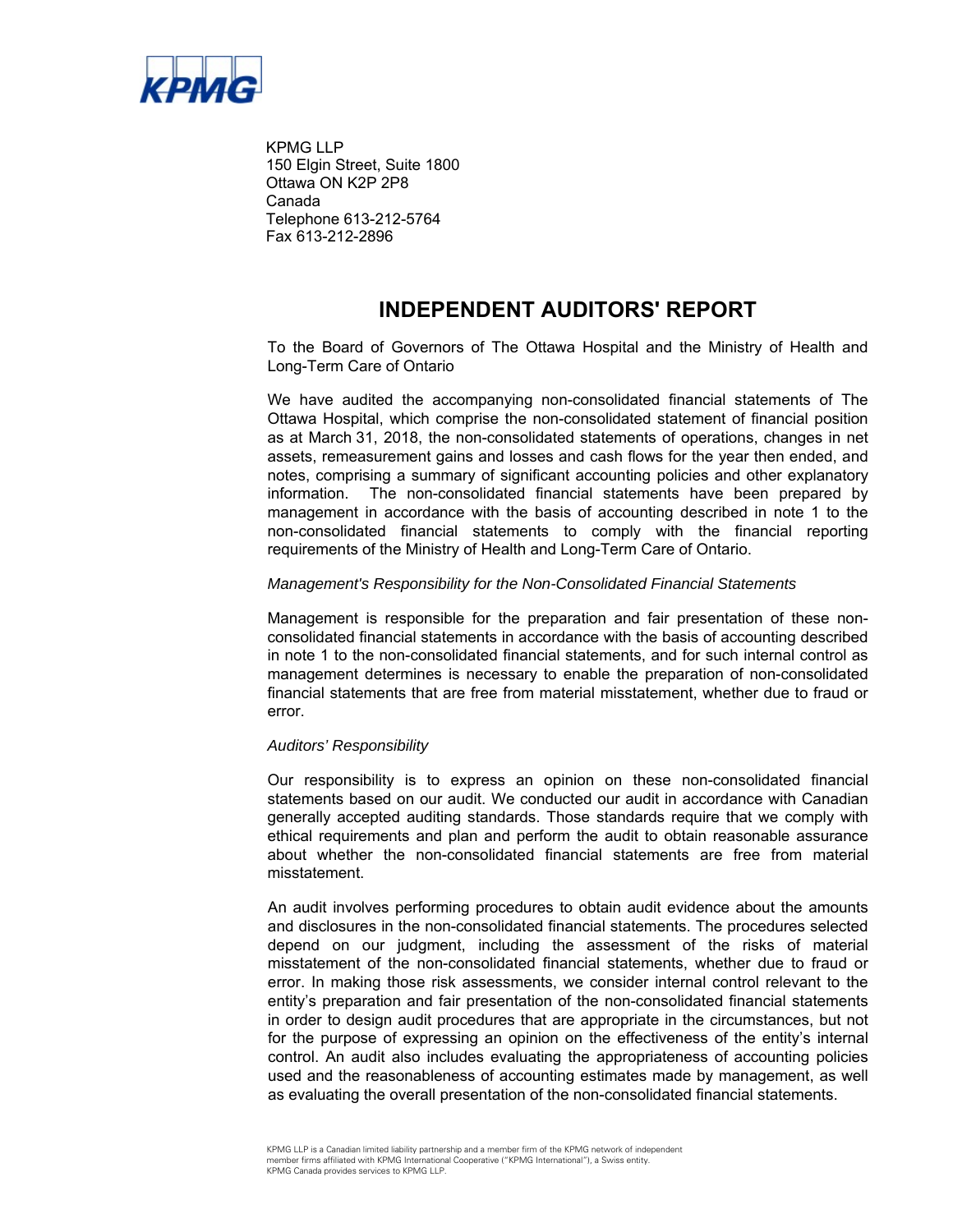We believe that the audit evidence we have obtained is sufficient and appropriate to provide a basis for our audit opinion*.* 

#### *Opinion*

 respects, the non-consolidated financial position of The Ottawa Hospital as at March in net assets, its non-consolidated remeasurement gains and losses and its non- consolidated cash flows for the year then ended in accordance with the basis of In our opinion, these non-consolidated financial statements present fairly, in all material 31, 2018 and its non-consolidated results of operations, its non-consolidated changes accounting described in note 1.

#### *Basis of Accounting*

 Without modifying our opinion, we draw attention to note 1 to the non-consolidated financial statements are prepared to assist The Ottawa Hospital to meet the financial statements, which describes the basis of accounting. The non-consolidated requirements of the Ministry of Health and Long-Term Care of Ontario. As a result, the non-consolidated financial statements may not be suitable for another purpose.

#### *Other Matter*

The Ottawa Hospital has prepared a separate set of consolidated financial statements for the year ended March 31, 2018, in accordance with Canadian public sector accounting standards for government not-for-profit organizations, on which we issued a separate auditor's report to the Board of Governors of the Hospital dated June 6, 2018.

 $KPMG$  11P

Chartered Professional Accountants, Licensed Public Accountants

Ottawa, Canada

June 6, 2018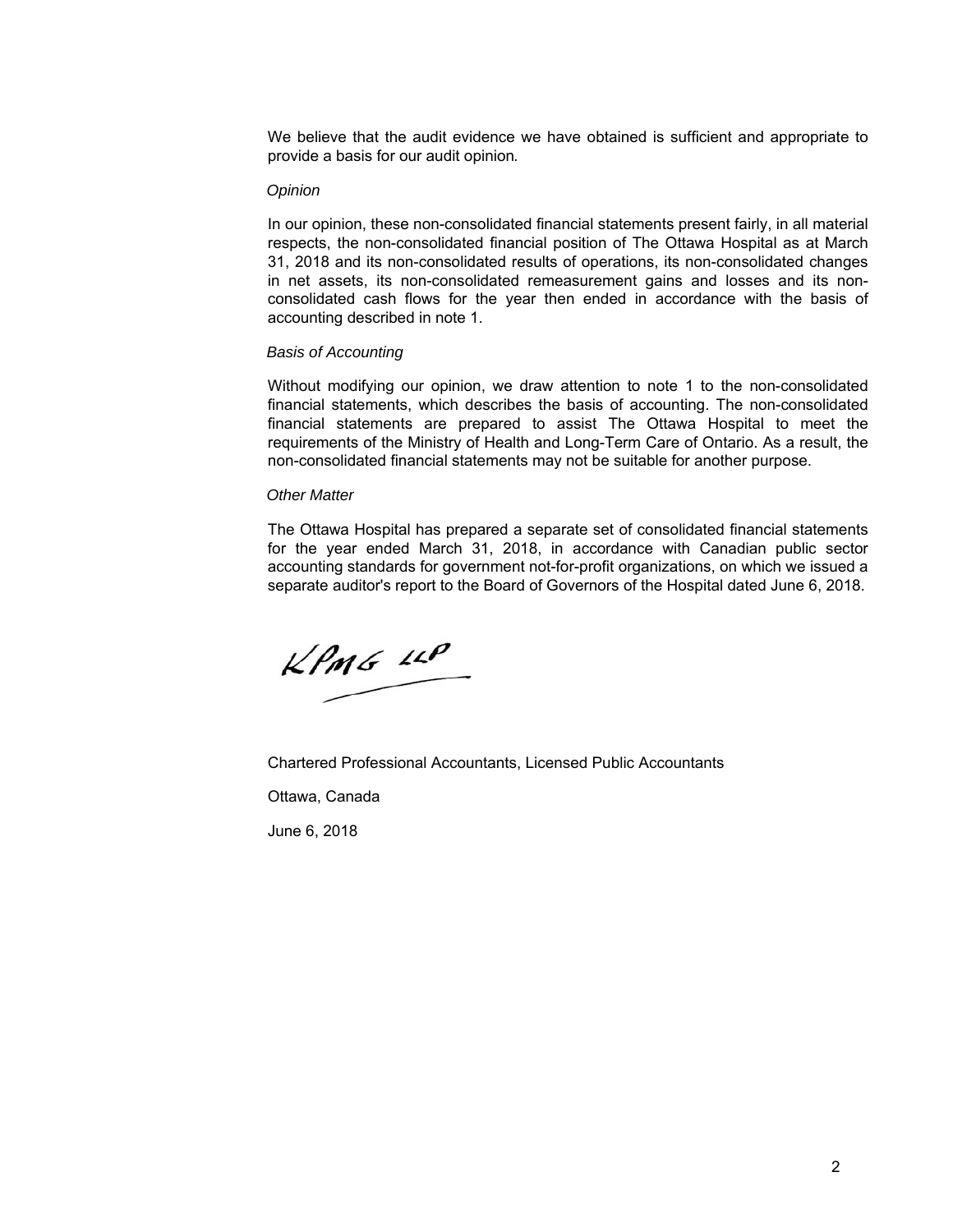$\bar{\mathbf{v}}$ 

 $\bar{\theta}$ 

Non-Consolidated Statement of Financial Position

March 31, 2018, with comparative information for 2017 (In thousands of dollars)

|                                                                         | 2018              | 2017              |
|-------------------------------------------------------------------------|-------------------|-------------------|
| Assets                                                                  |                   |                   |
| Current assets:<br>Cash                                                 | \$<br>4,121       | \$<br>9,944       |
| Short-term investments                                                  | 2,102             | 1,962             |
| Accounts receivable (note 2(a))                                         | 92,290            | 70,721            |
| Inventories                                                             | 12,749            | 14,077            |
| Prepaid expenses                                                        | 14,658<br>125,920 | 14,041<br>110,745 |
|                                                                         |                   |                   |
| Capital grants receivable (note 2(b))                                   | 8,746             | 10,892            |
| Assets restricted for capital purchases (note 3)                        | 98,021            | 95,910            |
| Capital assets (note 4)                                                 | 563,867           | 560,921           |
| Funds held in trust (note 5)                                            | 29,663            | 30,658            |
|                                                                         | \$<br>826,217     | \$<br>809,126     |
| <b>Liabilities and Net Assets</b>                                       |                   |                   |
| <b>Current liabilities:</b><br>Accounts payable and accrued liabilities | \$<br>189,110     | \$<br>169,635     |
| Deferred contributions                                                  | 3,454<br>192,564  | 6,513<br>176,148  |
|                                                                         |                   |                   |
| Employee future benefits (note 7)                                       | 57,816            | 55,332            |
| Long-term debt (note 8)                                                 | 17,000            |                   |
| Derivative liability (note 8)                                           | 258               |                   |
| Deferred contributions related to capital assets (note 9)               | 406,807           | 419,791           |
| Funds held in trust (note 5)                                            | 29,663            | 30,658            |
| Net assets:<br>Investment in capital assets (note 10)                   | 198,154           | 205,770           |
| Unrestricted deficiency                                                 | (75, 787)         | (78, 573)         |
|                                                                         | 122,367           | 127,197           |
| Accumulated remeasurement losses                                        | (258)             |                   |
|                                                                         | 122,109           | 127,197           |
| Commitments, contingencies and guarantees (note 14)                     |                   |                   |
|                                                                         | \$<br>826,217     | \$<br>809,126     |

See accompanying notes to non-consolidated financial statements.

On behalf of the Board:

Chairman

President and CEO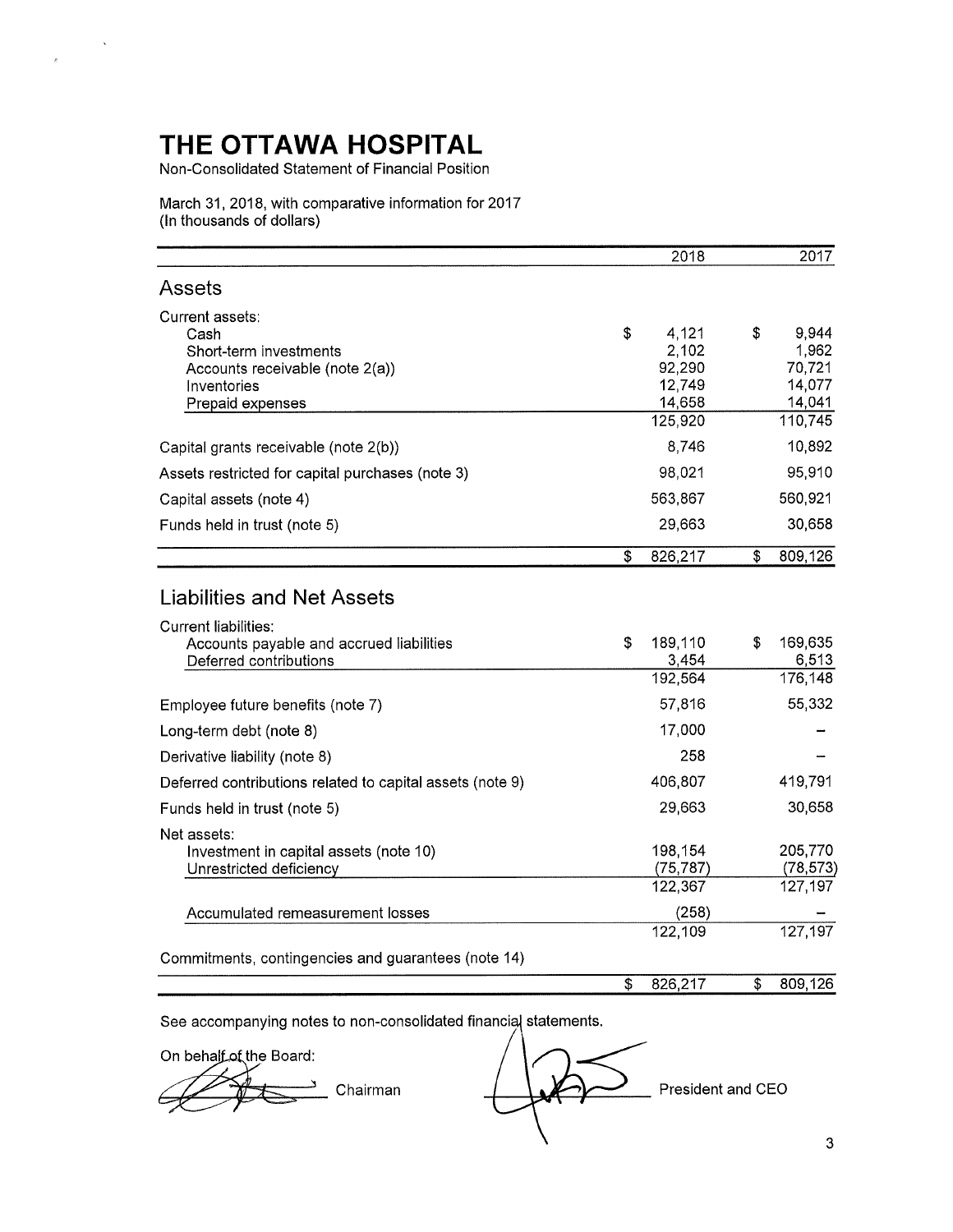Non-Consolidated Statement of Operations

Year ended March 31, 2018, with comparative information for 2017 (In thousands of dollars)

| Revenue:<br>\$<br>Ministry of Health and Long-Term Care<br>902,782<br>\$<br>882,428<br>125,103<br><b>Patient services</b><br>128,360<br>62,442<br>Recoveries and other operating<br>65,680<br>Preferred accommodation<br>10,954<br>10,289<br>7,946<br>7,694<br>Marketed services<br>1,918<br>1,498<br>Investment<br>Amortization of deferred contributions related<br>to major equipment (note 9)<br>7,675<br>7,163<br>ConnectingOntario Northern and Eastern Region<br>program (note 15)<br>9,203<br>8,359<br>1,134,518<br>1,104,976<br>Expenses:<br>Salaries and wages<br>561,203<br>540,762<br>Employee benefits<br>155,125<br>146,079<br>Supplies and other operating<br>189,367<br>184,440<br>63,480<br>67,165<br>Drugs<br>Medical and surgical supplies<br>63,203<br>62,996<br>Medical staff remuneration<br>62,515<br>68,525<br>25,820<br>27,775<br>Amortization of major equipment<br>496<br>264<br>Interest<br>ConnectingOntario Northern and Eastern Region<br>program (note 15)<br>9,203<br>8,359<br>1,134,097<br>1,102,680<br>Excess of revenue over expenses before undernoted items<br>421<br>2,296<br>19,142<br>Parking revenue<br>19,501<br>Parking expenses<br>(11,900)<br>(9,791)<br>Amortization of deferred contributions related to<br>14,215<br>buildings (note 9)<br>15,067<br>Amortization of buildings and land improvements<br>(27, 919)<br>(27,064)<br>Deficiency of revenue over expenses<br>\$<br>(4, 830)<br>\$<br>(1, 202) |  | 2018 | 2017 |
|-----------------------------------------------------------------------------------------------------------------------------------------------------------------------------------------------------------------------------------------------------------------------------------------------------------------------------------------------------------------------------------------------------------------------------------------------------------------------------------------------------------------------------------------------------------------------------------------------------------------------------------------------------------------------------------------------------------------------------------------------------------------------------------------------------------------------------------------------------------------------------------------------------------------------------------------------------------------------------------------------------------------------------------------------------------------------------------------------------------------------------------------------------------------------------------------------------------------------------------------------------------------------------------------------------------------------------------------------------------------------------------------------------------------------------------------------------------|--|------|------|
|                                                                                                                                                                                                                                                                                                                                                                                                                                                                                                                                                                                                                                                                                                                                                                                                                                                                                                                                                                                                                                                                                                                                                                                                                                                                                                                                                                                                                                                           |  |      |      |
|                                                                                                                                                                                                                                                                                                                                                                                                                                                                                                                                                                                                                                                                                                                                                                                                                                                                                                                                                                                                                                                                                                                                                                                                                                                                                                                                                                                                                                                           |  |      |      |
|                                                                                                                                                                                                                                                                                                                                                                                                                                                                                                                                                                                                                                                                                                                                                                                                                                                                                                                                                                                                                                                                                                                                                                                                                                                                                                                                                                                                                                                           |  |      |      |
|                                                                                                                                                                                                                                                                                                                                                                                                                                                                                                                                                                                                                                                                                                                                                                                                                                                                                                                                                                                                                                                                                                                                                                                                                                                                                                                                                                                                                                                           |  |      |      |
|                                                                                                                                                                                                                                                                                                                                                                                                                                                                                                                                                                                                                                                                                                                                                                                                                                                                                                                                                                                                                                                                                                                                                                                                                                                                                                                                                                                                                                                           |  |      |      |
|                                                                                                                                                                                                                                                                                                                                                                                                                                                                                                                                                                                                                                                                                                                                                                                                                                                                                                                                                                                                                                                                                                                                                                                                                                                                                                                                                                                                                                                           |  |      |      |
|                                                                                                                                                                                                                                                                                                                                                                                                                                                                                                                                                                                                                                                                                                                                                                                                                                                                                                                                                                                                                                                                                                                                                                                                                                                                                                                                                                                                                                                           |  |      |      |
|                                                                                                                                                                                                                                                                                                                                                                                                                                                                                                                                                                                                                                                                                                                                                                                                                                                                                                                                                                                                                                                                                                                                                                                                                                                                                                                                                                                                                                                           |  |      |      |
|                                                                                                                                                                                                                                                                                                                                                                                                                                                                                                                                                                                                                                                                                                                                                                                                                                                                                                                                                                                                                                                                                                                                                                                                                                                                                                                                                                                                                                                           |  |      |      |
|                                                                                                                                                                                                                                                                                                                                                                                                                                                                                                                                                                                                                                                                                                                                                                                                                                                                                                                                                                                                                                                                                                                                                                                                                                                                                                                                                                                                                                                           |  |      |      |
|                                                                                                                                                                                                                                                                                                                                                                                                                                                                                                                                                                                                                                                                                                                                                                                                                                                                                                                                                                                                                                                                                                                                                                                                                                                                                                                                                                                                                                                           |  |      |      |
|                                                                                                                                                                                                                                                                                                                                                                                                                                                                                                                                                                                                                                                                                                                                                                                                                                                                                                                                                                                                                                                                                                                                                                                                                                                                                                                                                                                                                                                           |  |      |      |
|                                                                                                                                                                                                                                                                                                                                                                                                                                                                                                                                                                                                                                                                                                                                                                                                                                                                                                                                                                                                                                                                                                                                                                                                                                                                                                                                                                                                                                                           |  |      |      |
|                                                                                                                                                                                                                                                                                                                                                                                                                                                                                                                                                                                                                                                                                                                                                                                                                                                                                                                                                                                                                                                                                                                                                                                                                                                                                                                                                                                                                                                           |  |      |      |
|                                                                                                                                                                                                                                                                                                                                                                                                                                                                                                                                                                                                                                                                                                                                                                                                                                                                                                                                                                                                                                                                                                                                                                                                                                                                                                                                                                                                                                                           |  |      |      |
|                                                                                                                                                                                                                                                                                                                                                                                                                                                                                                                                                                                                                                                                                                                                                                                                                                                                                                                                                                                                                                                                                                                                                                                                                                                                                                                                                                                                                                                           |  |      |      |
|                                                                                                                                                                                                                                                                                                                                                                                                                                                                                                                                                                                                                                                                                                                                                                                                                                                                                                                                                                                                                                                                                                                                                                                                                                                                                                                                                                                                                                                           |  |      |      |
|                                                                                                                                                                                                                                                                                                                                                                                                                                                                                                                                                                                                                                                                                                                                                                                                                                                                                                                                                                                                                                                                                                                                                                                                                                                                                                                                                                                                                                                           |  |      |      |
|                                                                                                                                                                                                                                                                                                                                                                                                                                                                                                                                                                                                                                                                                                                                                                                                                                                                                                                                                                                                                                                                                                                                                                                                                                                                                                                                                                                                                                                           |  |      |      |
|                                                                                                                                                                                                                                                                                                                                                                                                                                                                                                                                                                                                                                                                                                                                                                                                                                                                                                                                                                                                                                                                                                                                                                                                                                                                                                                                                                                                                                                           |  |      |      |
|                                                                                                                                                                                                                                                                                                                                                                                                                                                                                                                                                                                                                                                                                                                                                                                                                                                                                                                                                                                                                                                                                                                                                                                                                                                                                                                                                                                                                                                           |  |      |      |
|                                                                                                                                                                                                                                                                                                                                                                                                                                                                                                                                                                                                                                                                                                                                                                                                                                                                                                                                                                                                                                                                                                                                                                                                                                                                                                                                                                                                                                                           |  |      |      |
|                                                                                                                                                                                                                                                                                                                                                                                                                                                                                                                                                                                                                                                                                                                                                                                                                                                                                                                                                                                                                                                                                                                                                                                                                                                                                                                                                                                                                                                           |  |      |      |
|                                                                                                                                                                                                                                                                                                                                                                                                                                                                                                                                                                                                                                                                                                                                                                                                                                                                                                                                                                                                                                                                                                                                                                                                                                                                                                                                                                                                                                                           |  |      |      |
|                                                                                                                                                                                                                                                                                                                                                                                                                                                                                                                                                                                                                                                                                                                                                                                                                                                                                                                                                                                                                                                                                                                                                                                                                                                                                                                                                                                                                                                           |  |      |      |
|                                                                                                                                                                                                                                                                                                                                                                                                                                                                                                                                                                                                                                                                                                                                                                                                                                                                                                                                                                                                                                                                                                                                                                                                                                                                                                                                                                                                                                                           |  |      |      |
|                                                                                                                                                                                                                                                                                                                                                                                                                                                                                                                                                                                                                                                                                                                                                                                                                                                                                                                                                                                                                                                                                                                                                                                                                                                                                                                                                                                                                                                           |  |      |      |
|                                                                                                                                                                                                                                                                                                                                                                                                                                                                                                                                                                                                                                                                                                                                                                                                                                                                                                                                                                                                                                                                                                                                                                                                                                                                                                                                                                                                                                                           |  |      |      |
|                                                                                                                                                                                                                                                                                                                                                                                                                                                                                                                                                                                                                                                                                                                                                                                                                                                                                                                                                                                                                                                                                                                                                                                                                                                                                                                                                                                                                                                           |  |      |      |
|                                                                                                                                                                                                                                                                                                                                                                                                                                                                                                                                                                                                                                                                                                                                                                                                                                                                                                                                                                                                                                                                                                                                                                                                                                                                                                                                                                                                                                                           |  |      |      |
|                                                                                                                                                                                                                                                                                                                                                                                                                                                                                                                                                                                                                                                                                                                                                                                                                                                                                                                                                                                                                                                                                                                                                                                                                                                                                                                                                                                                                                                           |  |      |      |
|                                                                                                                                                                                                                                                                                                                                                                                                                                                                                                                                                                                                                                                                                                                                                                                                                                                                                                                                                                                                                                                                                                                                                                                                                                                                                                                                                                                                                                                           |  |      |      |
|                                                                                                                                                                                                                                                                                                                                                                                                                                                                                                                                                                                                                                                                                                                                                                                                                                                                                                                                                                                                                                                                                                                                                                                                                                                                                                                                                                                                                                                           |  |      |      |
|                                                                                                                                                                                                                                                                                                                                                                                                                                                                                                                                                                                                                                                                                                                                                                                                                                                                                                                                                                                                                                                                                                                                                                                                                                                                                                                                                                                                                                                           |  |      |      |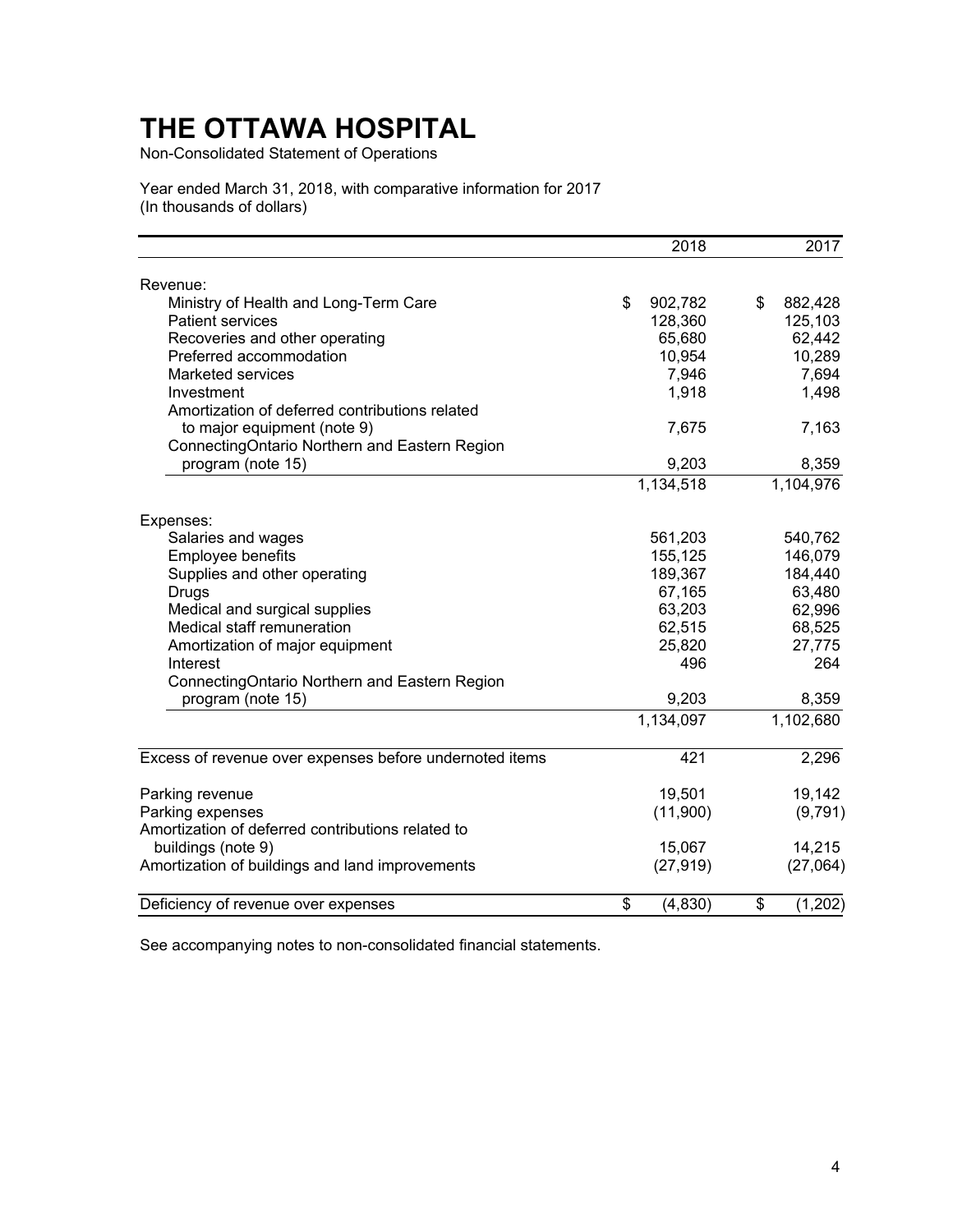Non-Consolidated Statement of Changes in Net Assets

Year ended March 31, 2018, with comparative information for 2017 (In thousands of dollars)

|                                                         | Investment in<br>capital assets | Unrestricted    | Total<br>2018 | Total<br>2017 |
|---------------------------------------------------------|---------------------------------|-----------------|---------------|---------------|
| Balance, beginning of year                              | \$<br>205,770                   | \$<br>(78, 573) | \$<br>127,197 | \$<br>128,399 |
| Deficiency of revenue over expenses                     |                                 | (4,830)         | (4,830)       | (1,202)       |
| Net change in investment in<br>capital assets (note 10) | (7,616)                         | 7,616           |               |               |
| Balance, end of year                                    | \$<br>198.154                   | \$<br>(75, 787) | \$<br>122.367 | \$<br>127,197 |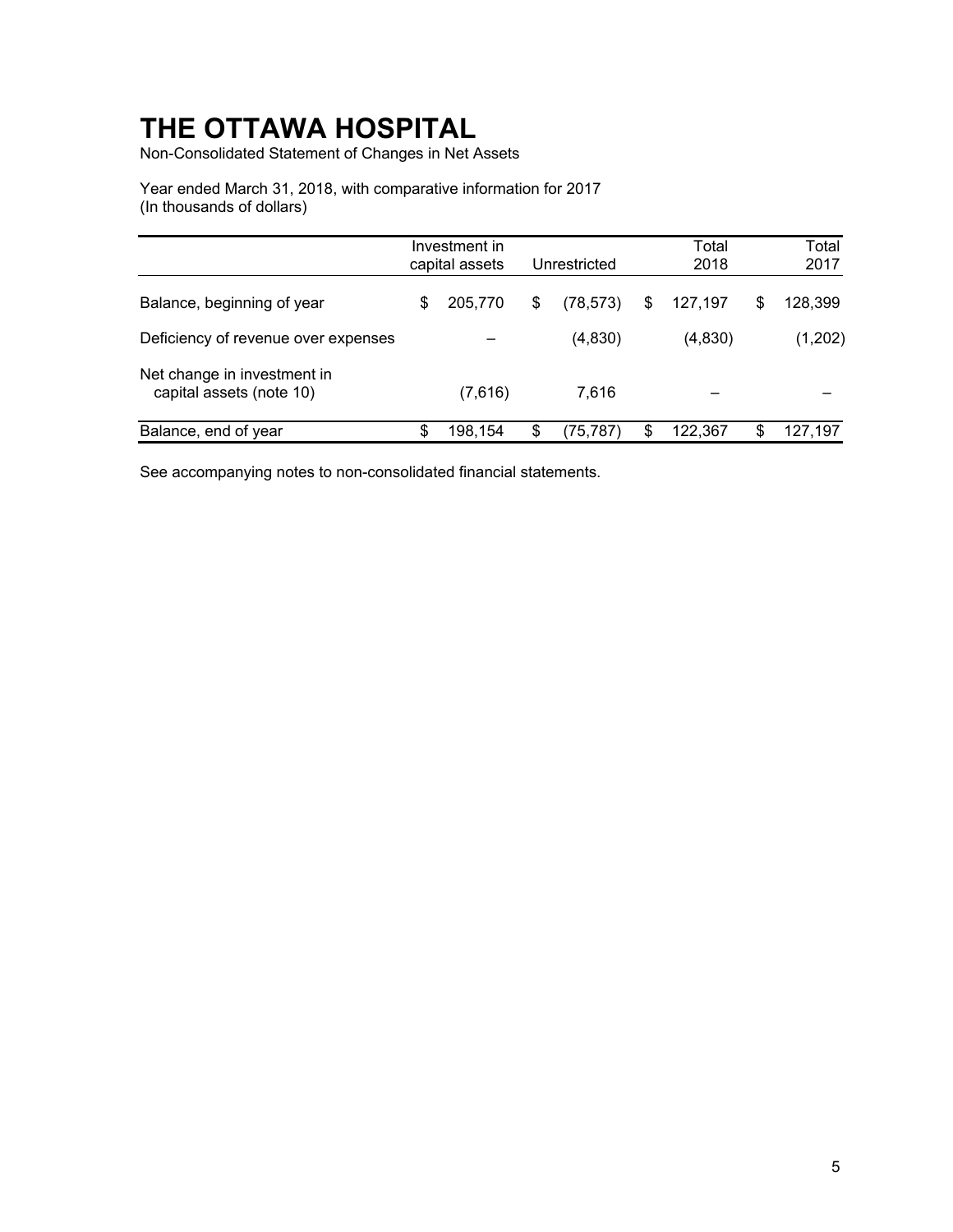Non-Consolidated Statement of Remeasurement Gains and Losses

Year ended March 31, 2018, with comparative information for 2017 (In thousands of dollars)

|                                                             |   | 2018  |   | 2017 |
|-------------------------------------------------------------|---|-------|---|------|
| Accumulated remeasurement gains (losses), beginning of year | S |       | S |      |
| Unrealized losses attributable to:<br>Derivative (note 8)   |   | (258) |   |      |
| Accumulated remeasurement losses, end of year               |   | (258) |   |      |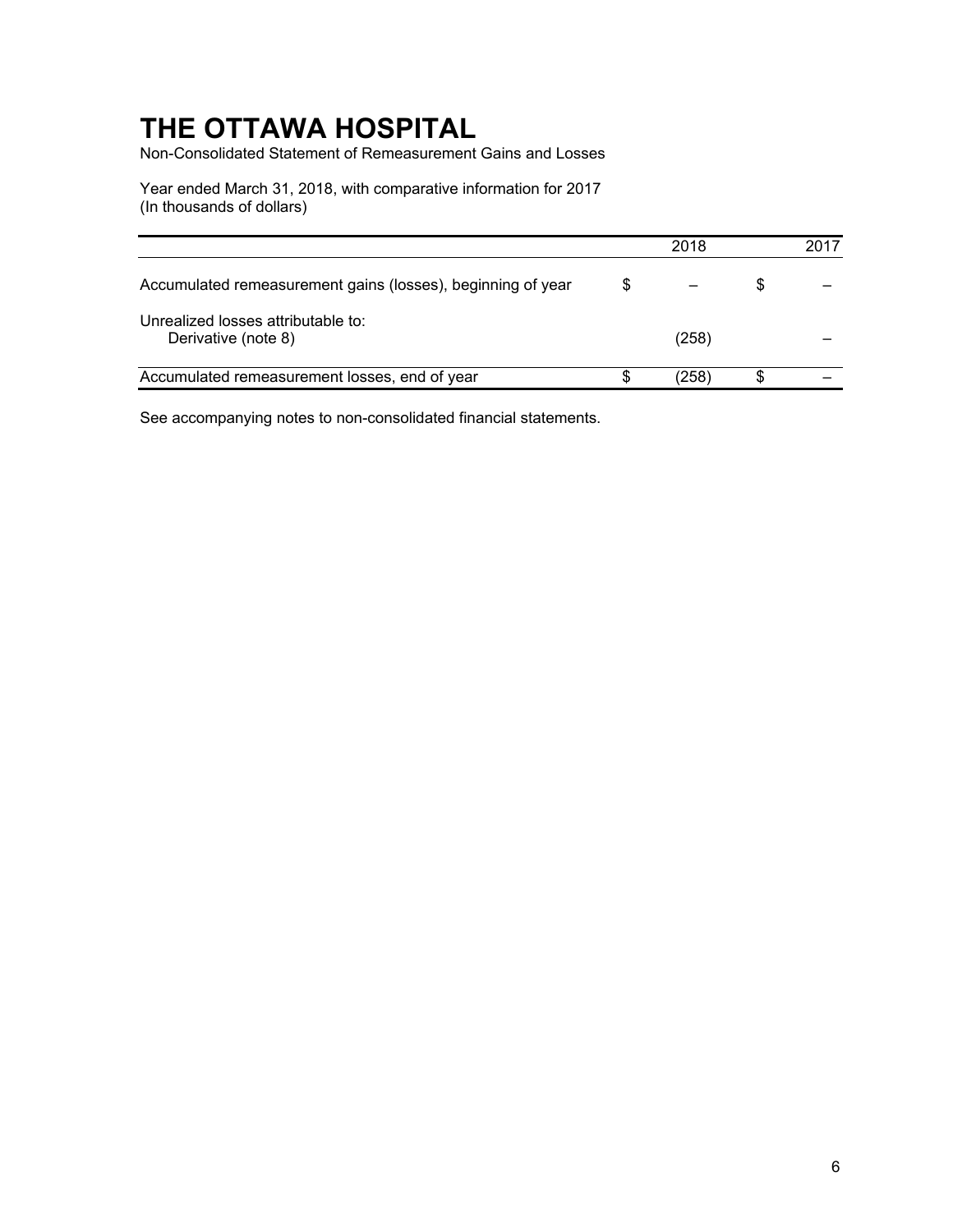Non-Consolidated Statement of Cash Flows

Year ended March 31, 2018, with comparative information for 2017 (In thousands of dollars)

|                                                            | 2018           | 2017          |
|------------------------------------------------------------|----------------|---------------|
| Cash provided by (used for):                               |                |               |
| Operating activities:                                      |                |               |
| Deficiency of revenue over expenses                        | \$<br>(4,830)  | \$<br>(1,202) |
| Items not involving cash:                                  |                |               |
| Amortization of capital assets                             | 53,739         | 54,839        |
| Amortization of deferred contributions                     |                |               |
| related to capital assets (note 9)                         | (22, 742)      | (21, 378)     |
| Loss on disposal of capital assets                         |                | 11            |
| Net increase in employee future benefits (note 7)          | 2,484          | 2,365         |
| Net change in non-cash operating working capital (note 11) | (4, 582)       | (1,875)       |
|                                                            | 24,069         | 32,760        |
| Financing activities:                                      |                |               |
| Deferred contributions related to capital assets           |                |               |
| received (note 9)                                          | 9,758          | 21,321        |
| Proceeds from long-term debt                               | 17,000         |               |
|                                                            | 26,758         | 21,321        |
| Investing activities:                                      |                |               |
| Purchase of capital assets                                 | (56, 685)      | (36, 887)     |
| Net decrease in capital grants receivable                  | 3,778          | 3,266         |
| Net decrease (increase) in assets restricted for           |                |               |
| capital purchases                                          | (3, 743)       | 28,476        |
|                                                            | (56, 650)      | (5, 145)      |
| Net increase (decrease) in cash during the year            | (5,823)        | 48,936        |
|                                                            |                |               |
| Cash (bank indebtedness), beginning of year                | 9,944          | (38, 992)     |
| Cash, end of year                                          | \$<br>4,121    | \$<br>9,944   |
|                                                            |                |               |
| Consisting of:                                             |                |               |
| Operating cash (deficiency)                                | \$<br>(4, 421) | \$<br>2,249   |
| Restricted cash for HIROC Claim Defense Fund               | 8,542          | 7,695         |
|                                                            | \$<br>4,121    | \$<br>9,944   |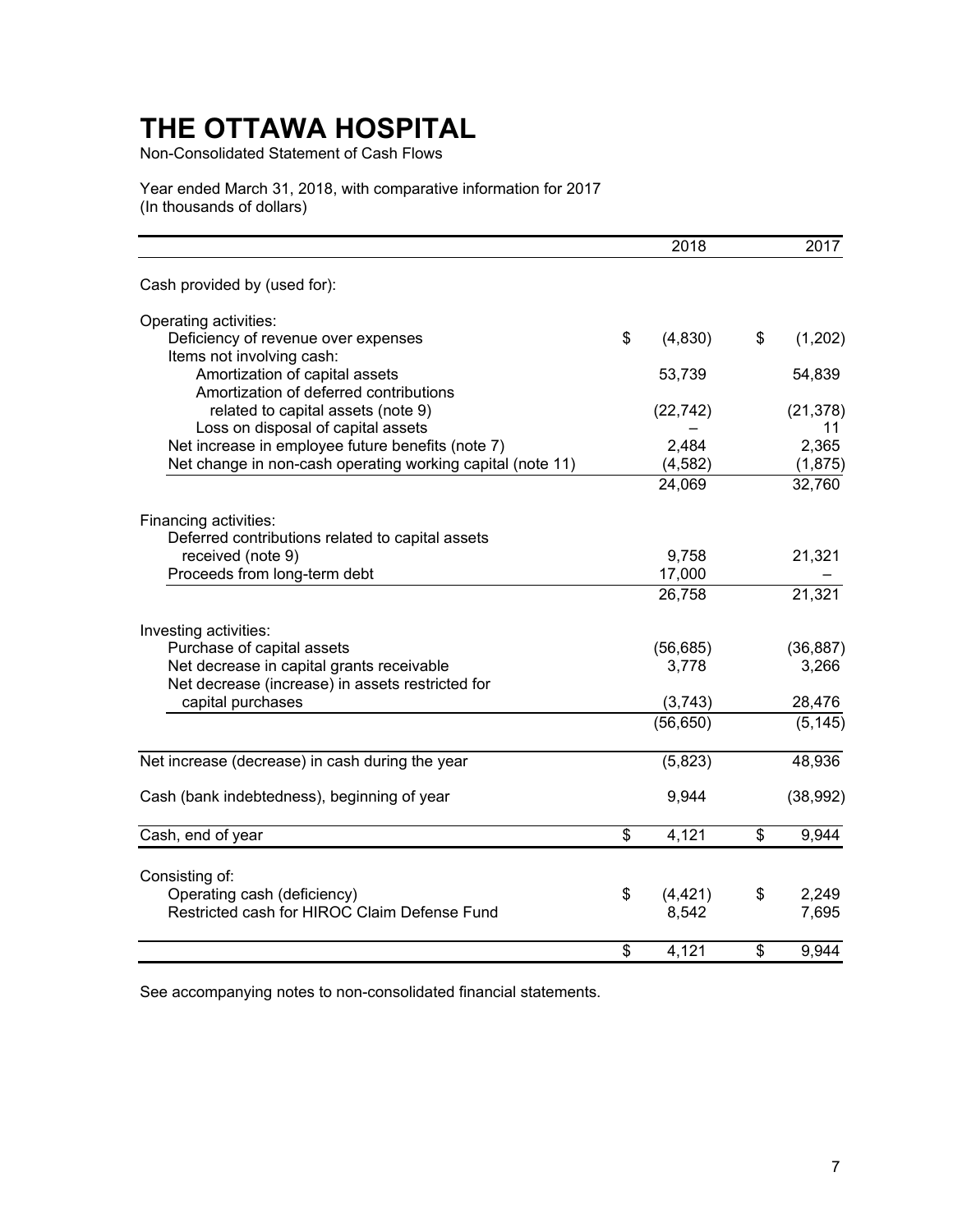Notes to Non-Consolidated Financial Statements

Year ended March 31, 2018 (In thousands of dollars)

> involved in providing health care services to the Champlain Local Health Integration Network. The Ottawa Hospital (the "Hospital") is an academic health sciences centre and is principally The Hospital is a registered charity under the Income Tax Act (Canada) and accordingly, is exempt from income taxes.

#### **1. Significant accounting policies:**

 The non-consolidated financial statements have been prepared by management in accordance with the significant accounting policies described below to comply with the financial reporting requirements of the Ministry of Health and Long-Term Care of Ontario. The Hospital has also prepared general purpose financial statements in accordance with Canadian public sector accounting standards including the 4200 series of standards for government not for profit organizations which consolidates the University of Ottawa Heart Institute and reflect the following significant accounting policies.

(a) Basis of presentation:

These non-consolidated financial statements reflect the assets, liabilities and operations of the Hospital.

 operations of the University of Ottawa Heart Institute and The Ottawa Hospital Residence Corporation, two controlled entities, nor the following entities where the Hospital has an Services - Ontario Inc., Ottawa Regional Hospital Linen Services Incorporated and These non-consolidated financial statements do not include the assets, liabilities or economic interest including: The Ottawa Hospital Foundation, Ottawa Hospital Research Institute, Eastern Ontario Regional Laboratory Association Inc., its auxiliaries, Hospital Food Champlain Health Supply Services. The summarized financial information of the University of Ottawa Heart Institute and The Ottawa Hospital Residence Corporation is disclosed in note 13.

(b) Revenue recognition:

The Hospital follows the deferral method of accounting for contributions.

 period are accrued. Where a portion of a grant relates to a future period, it is deferred and Under the Health Insurance Act and Regulations thereto, the Hospital is funded, primarily by the Province of Ontario, in accordance with budget arrangements established by the Ministry of Health and Long-Term Care of Ontario. Operating grants are recorded as revenue in the period to which they relate. Grants approved but not received at the end of an accounting recognized in that subsequent period.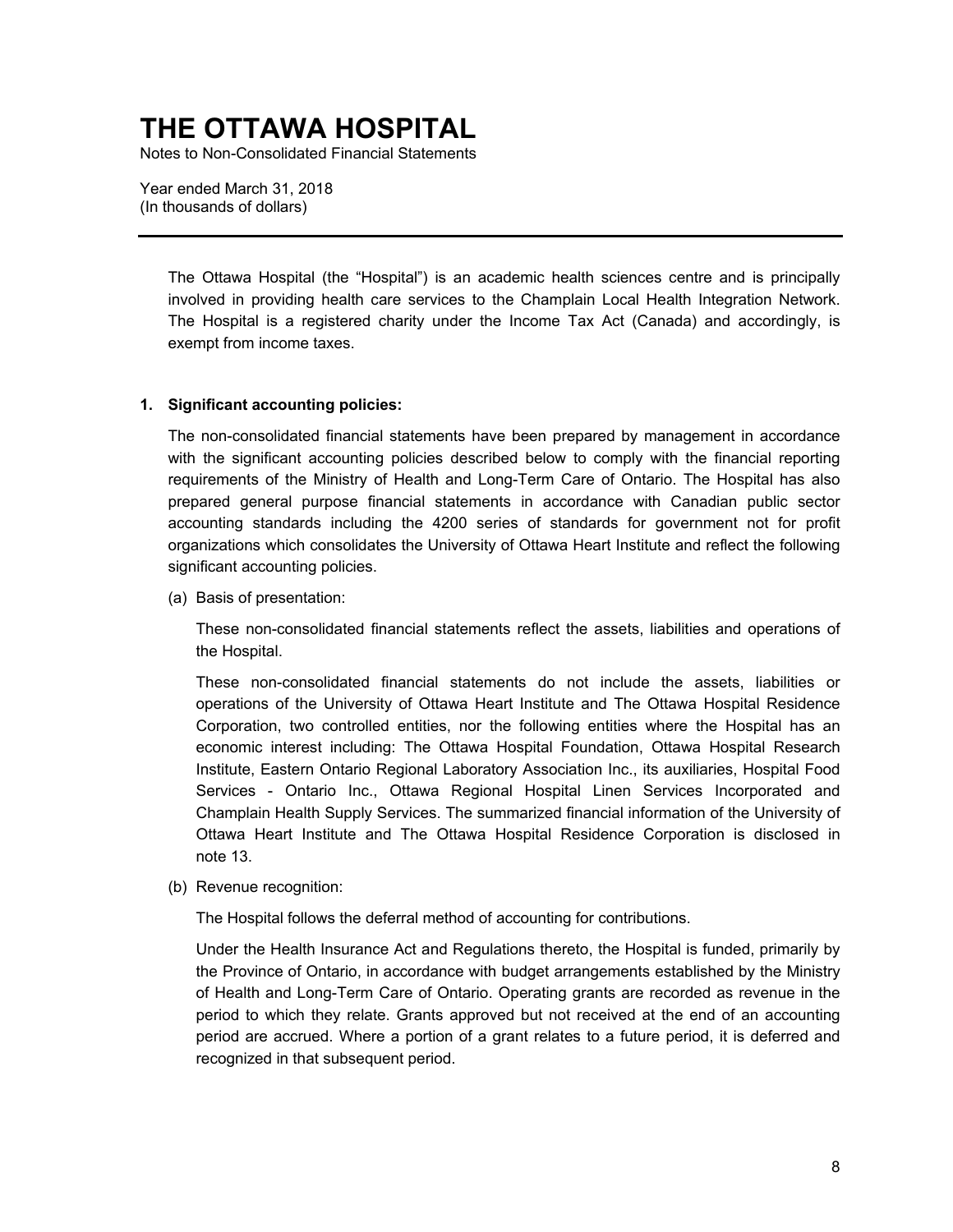Notes to Non-Consolidated Financial Statements (continued)

Year ended March 31, 2018 (In thousands of dollars)

#### **1. Significant accounting policies (continued):**

(b) Revenue recognition (continued):

 determined until the Ministry of Health and Long-Term Care of Ontario has reviewed the Hospital's financial and statistical returns for the year. Any adjustments arising from the Ministry of Health and Long-Term Care of Ontario review are recorded in the period in which The Hospital receives funding for operations for certain programs from the Ministry of Health and Long-Term Care of Ontario. The final amount of operating revenue recorded cannot be the adjustments are made.

Unrestricted contributions are recognized as revenue when received or receivable if the amount to be received can be reasonably estimated and collection is reasonably assured.

 deferred and amortized into revenue on a straight-line basis, at a rate corresponding with the Externally restricted contributions are recognized as revenue when the conditions for the restriction have been met. Contributions restricted for the purchase of capital assets are amortization rate for the related capital assets.

 Revenues from the Patient services, Preferred accommodation, Marketed services and other operating are recognized when the goods are sold or the services are provided.

 Investment income (loss) recorded in the statement of operations consists of interest, dividends, and realized gains and losses, net of related fees. Unrealized gains and losses are recorded in the statement of remeasurement gains and losses.

(c) Contributed services:

A substantial number of volunteers contribute a significant amount of their time each year. Because of the difficulty of determining the fair value, contributed services are not recognized in the non-consolidated financial statements.

(d) Inventories:

 Inventories are recorded at average cost and are valued at lower of cost and net realizable value. Net realizable value is the estimated selling price less the estimated costs necessary to make the sale.

(e) Financial instruments:

The Hospital's financial instruments consist of cash, short-term investments, accounts receivable, accounts payable and accrued liabilities, long-term debt and derivatives.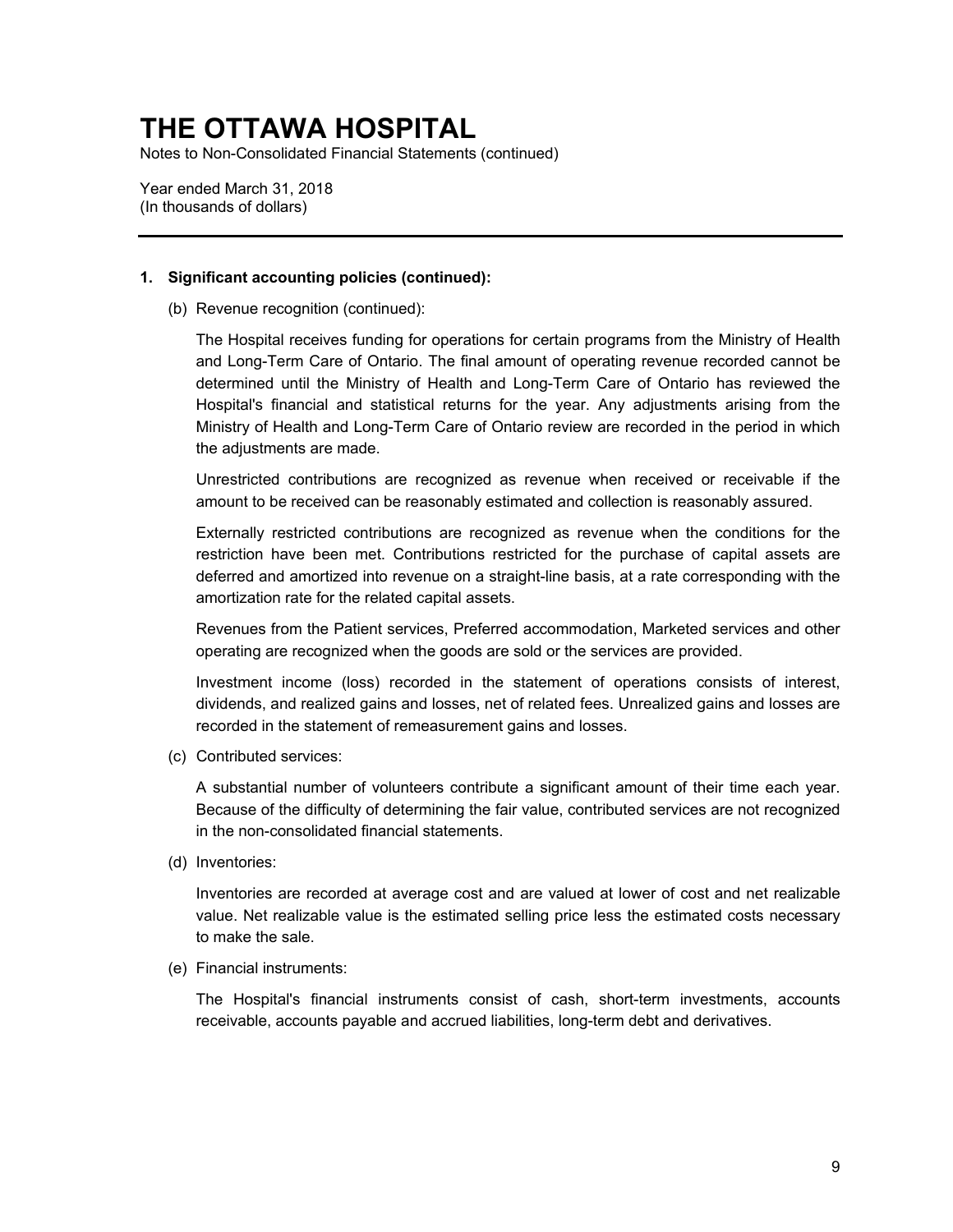Notes to Non-Consolidated Financial Statements (continued)

Year ended March 31, 2018 (In thousands of dollars)

### **1. Significant accounting policies (continued):**

(e) Financial instruments (continued):

The Hospital's financial instruments are measured as follows:

| Cash                                     | fair value     |
|------------------------------------------|----------------|
| Short-term investments                   | fair value     |
| Accounts receivable                      | amortized cost |
| Capital grants receivable                | amortized cost |
| Assets restricted for capital purchases  | fair value     |
| Derivative liability                     | fair value     |
| Funds held in trust                      | fair value     |
| Accounts payable and accrued liabilities | amortized cost |
| Long-term debt                           | amortized cost |

 Unrealized changes in fair value are recognized in the statement of remeasurement gains and losses until they are realized. When the financial instrument is derecognized, the unrealized gains and losses previously recognized in the statement as remeasurement gains and losses are reversed and recognized in the statement of operations.

 Financial instruments are adjusted by transaction costs incurred on acquisition and financing costs, which are amortized using the straight-line method.

 All non-derivative financial assets are assessed for impairment on an annual basis. When a decline is determined to be other than temporary, the amount of the loss is reported in the statement of operations and any unrealized gain or loss is reversed from the statement of remeasurement gains and losses.

(f) Capital assets:

 construction, development costs and interest capitalized during the construction period. Purchased capital assets, other than minor equipment, are recorded at cost. Minor equipment replacements are expensed in the year of replacement. Construction in progress comprises Assets acquired under capital leases are initially recorded at the present value of future minimum lease payments and amortized over the estimated life of the assets.

 contributes to the Hospital's ability to provide services, its carrying amount is written down to Capital assets are reviewed for impairment whenever events or changes in circumstances indicate that their carrying amount may not be recoverable. When a capital asset no longer its residual value.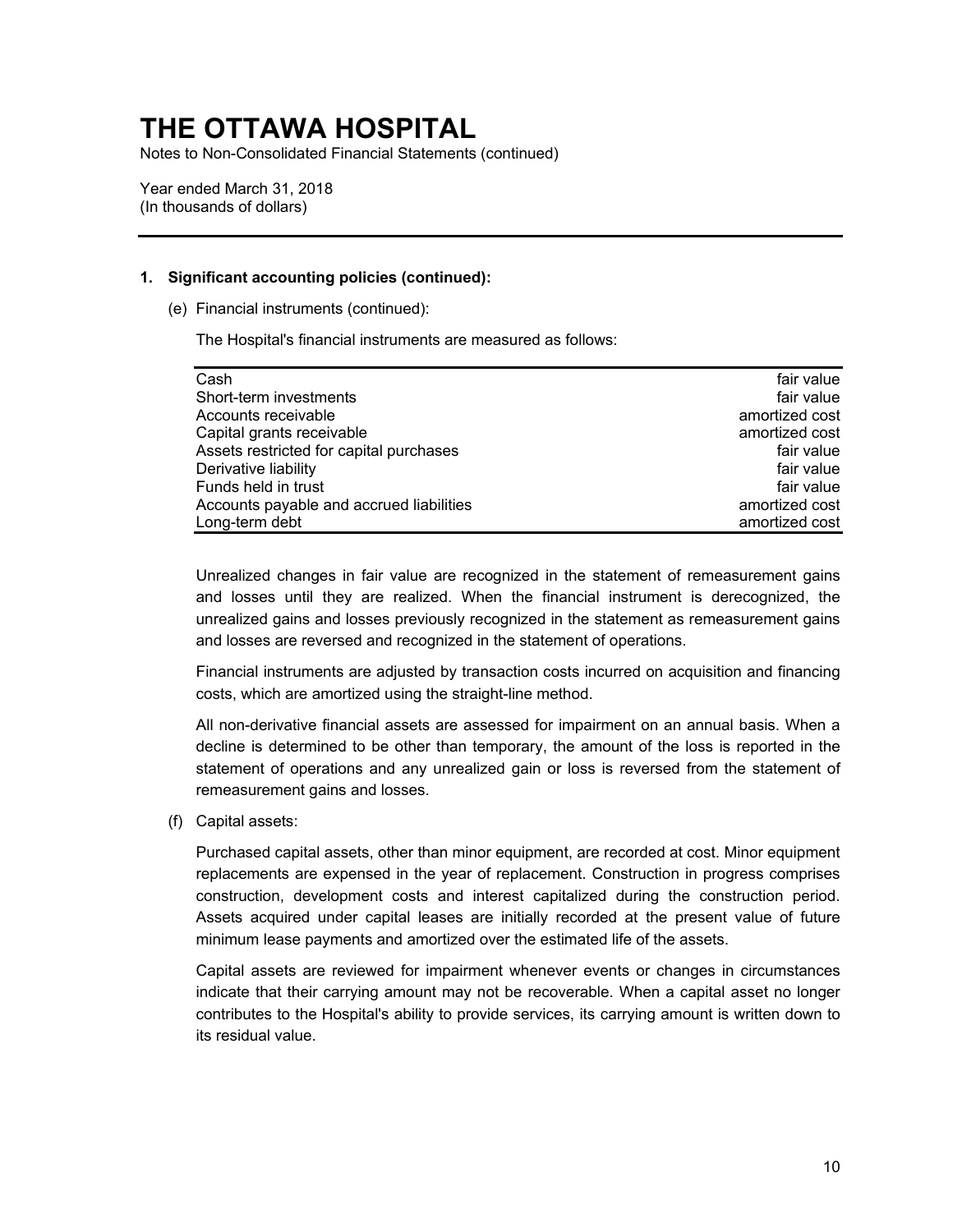Notes to Non-Consolidated Financial Statements (continued)

Year ended March 31, 2018 (In thousands of dollars)

### **1. Significant accounting policies (continued):**

(f) Capital assets (continued):

Land is not amortized due to its infinite life. Construction in progress is not amortized until the project is complete and the assets come into use. Capital assets are amortized on a straightline basis over their expected useful lives as follows:

| Land improvements          | 5 to 25 years                                           |
|----------------------------|---------------------------------------------------------|
| Leasehold improvements     | Term of lease plus expected extension of renewal option |
| <b>Buildings</b>           | 10 to 50 years                                          |
| Building service equipment | 5 to 25 years                                           |
| Health information system  | 15 years                                                |
| Major equipment            | 5 to 20 years                                           |

#### (g) Funds held in trust:

The Hospital holds resources and makes disbursements on behalf of various unrelated individuals or groups. The Hospital has no discretion over such transactions. Resources received in connection with such trust fund transactions are reported as liabilities not revenue and subsequent distributions are reported as decreases to the liability not expenses.

(h) Employee benefit plans:

The Hospital provides defined retirement and other future benefits for substantially all retirees and employees. These future benefits include life insurance and health care benefits.

 services necessary to earn the benefits. The cost of non-pension post-retirement and post-The Hospital accrues its obligations for employee benefit plans as the employees render the employment benefits earned by employees is actuarially determined using the projected benefit method pro-rated on service and management's best estimate of retirement ages of employees and expected heath care costs. The most recent actuarial valuation was performed as at March 31, 2016. The next scheduled valuation will be as at March 31, 2019.

 the year that the plan amendments occur. Actuarial gains or losses are amortized over the Adjustments arising from plan amendments, including past service costs, are recognized in average remaining service period of active employees.

The average remaining service period of active employees covered by the employee benefit plan is 15.6 years (2017 - 16.1 years).

 The Hospital is an employer member of the Healthcare of Ontario Pension Plan, which is a multi-employer, defined benefit pension plan. The Hospital has adopted defined contribution plan accounting principles for this Plan because insufficient information is available to apply defined benefit plan accounting principles.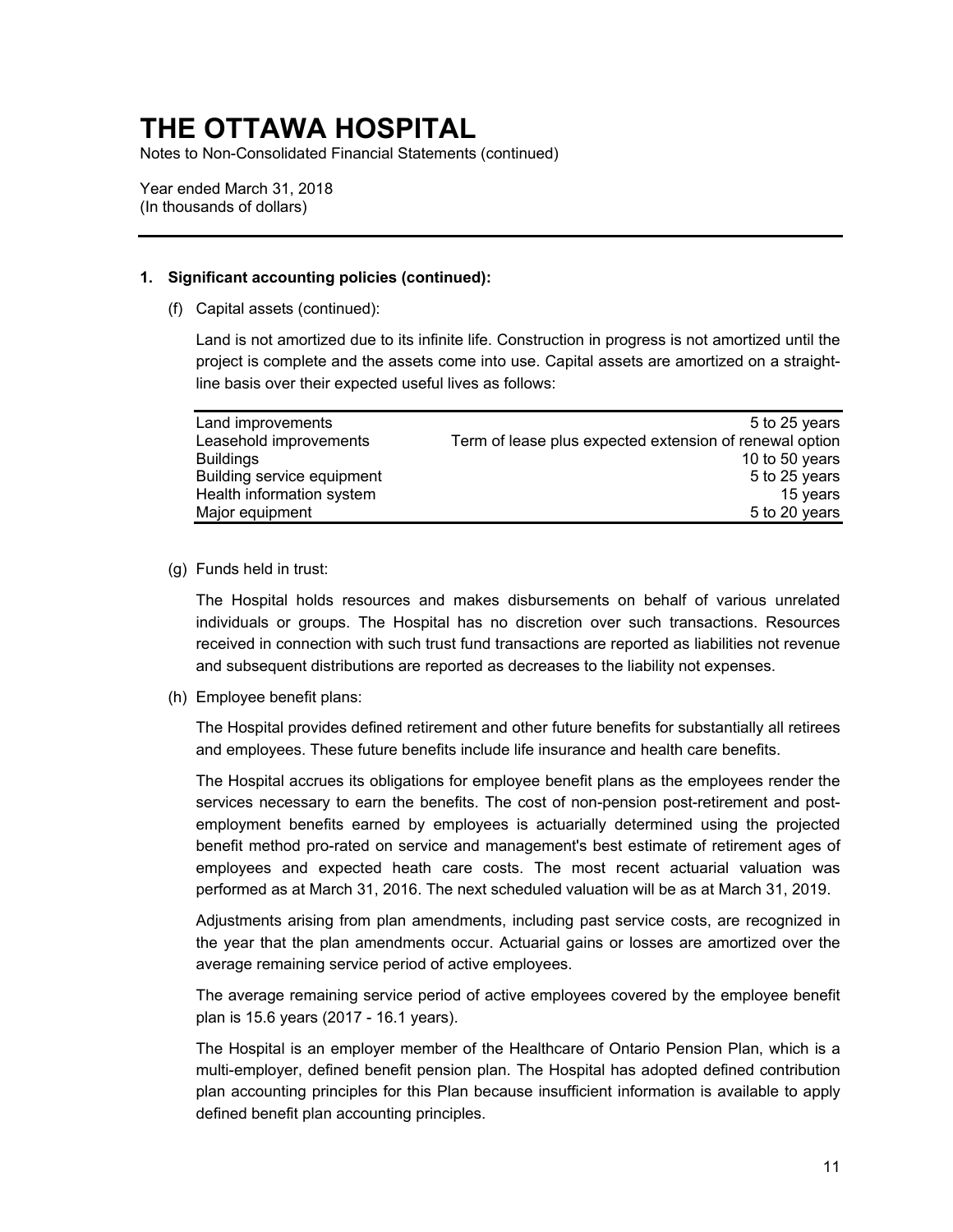Notes to Non-Consolidated Financial Statements (continued)

Year ended March 31, 2018 (In thousands of dollars)

### **1. Significant accounting policies (continued):**

(i) Use of estimates:

 make estimates and assumptions that affect the reported amounts of assets and liabilities adjustments become necessary, they are reported in the periods in which they become known. The most significant estimates used in preparing these non-consolidated financial The preparation of these non-consolidated financial statements requires management to and disclosure of contingent assets and liabilities at the date of the non-consolidated financial statements and the reported amounts of revenue and expenses during the period. Actual results could differ from these estimates. These estimates are reviewed periodically and, as statements include the assumptions underlying the employee future benefit liability calculation.

(j) Cap and Trade Program:

 reduction in greenhouse gas ("GHG") emissions for the province of Ontario. The Hospital has elected to be a voluntary participant in the program. The first compliance period for the Cap GHG emission allowances in 2017 and 2018, which are reasonably expected to exceed the accounting implications of the emission allowances and does not expect a significant impact The Ontario Cap and Trade Program, which came into effect on January 1, 2017 under the Climate Change Mitigation and Low-carbon Economy Act, 2016 sets out a framework for the and Trade program is January 1, 2017 to December 31, 2020. The Hospital has received free Hospital's GHG emissions during each year. The Hospital is currently assessing the to the financial statements.

(k) Accounting changes:

On April 1, 2017, the Hospital adopted Canadian public sector accounting standards PS 2200 Related Party Disclosures, PS 3420 Inter-entity Transactions, PS 3210 Assets, PS 3320 Contingent Assets, and PS 3380 Contractual Rights.

The adoption of these accounting standards did not result in an accounting policy change for the Hospital, and did not result in any adjustments to the financial statements as at April 1, 2017.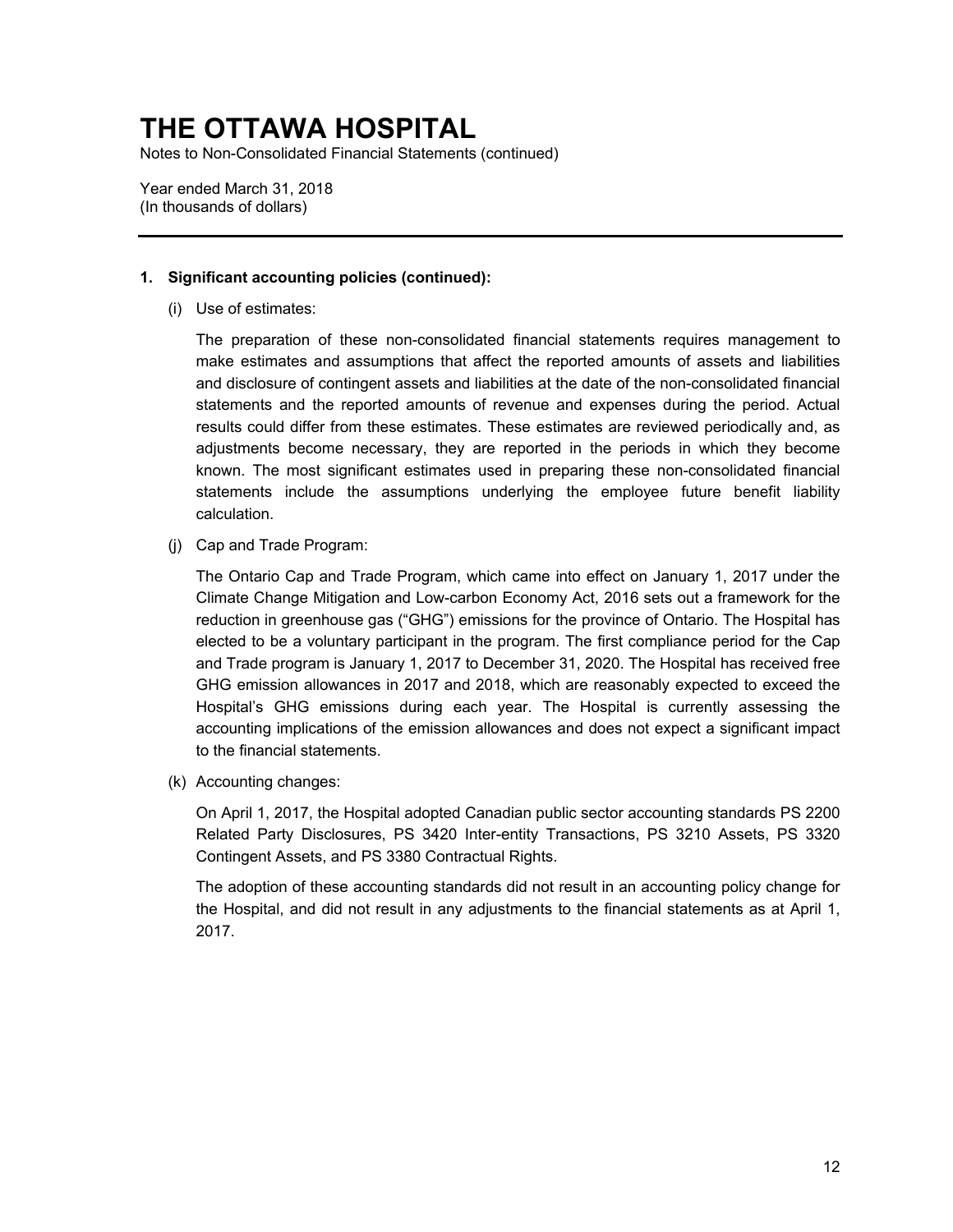Notes to Non-Consolidated Financial Statements (continued)

Year ended March 31, 2018 (In thousands of dollars)

### **2. Accounts and capital grants receivable:**

(a) Accounts receivable:

|                                                | 2018         |   | 2017    |
|------------------------------------------------|--------------|---|---------|
| Accounts receivable from patients              | \$<br>37,083 | S | 30,908  |
| Ministry of Health and Long-Term Care          |              |   |         |
| of Ontario                                     | 23,975       |   | 8.261   |
| Ottawa Hospital Research Institute (note 13)   | 1,634        |   | 1,702   |
| University of Ottawa Heart Institute (note 13) | 5,487        |   | 4,653   |
| Eastern Ontario Regional Laboratory            |              |   |         |
| Association Inc. (note 13)                     | 4,406        |   | 3,868   |
| Other                                          | 23,816       |   | 25,594  |
|                                                | 96,401       |   | 74,986  |
| Less allowance for doubtful accounts           | (4, 111)     |   | (4,265) |
|                                                | 92,290       |   | 70.721  |

The allowance for doubtful accounts relates to accounts receivable from patients and is determined based on prior experience with similar accounts.

(b) Capital grants receivable:

Capital grants receivable relate to grants restricted in use for capital asset acquisitions or projects, which have been approved by the funder and are receivable by the Hospital at yearend. These amounts have also been included in deferred contributions related to capital assets.

|                                                                                 |   | 2018         |   | 2017         |
|---------------------------------------------------------------------------------|---|--------------|---|--------------|
| The Ottawa Hospital Foundation (note 13)<br>Eastern Ontario Regional Laboratory | S | 2.021        | S | 3,674        |
| Association Inc. (note 13)<br>Other                                             |   | 6,274<br>451 |   | 7,054<br>164 |
|                                                                                 |   | 8.746        |   | 10,892       |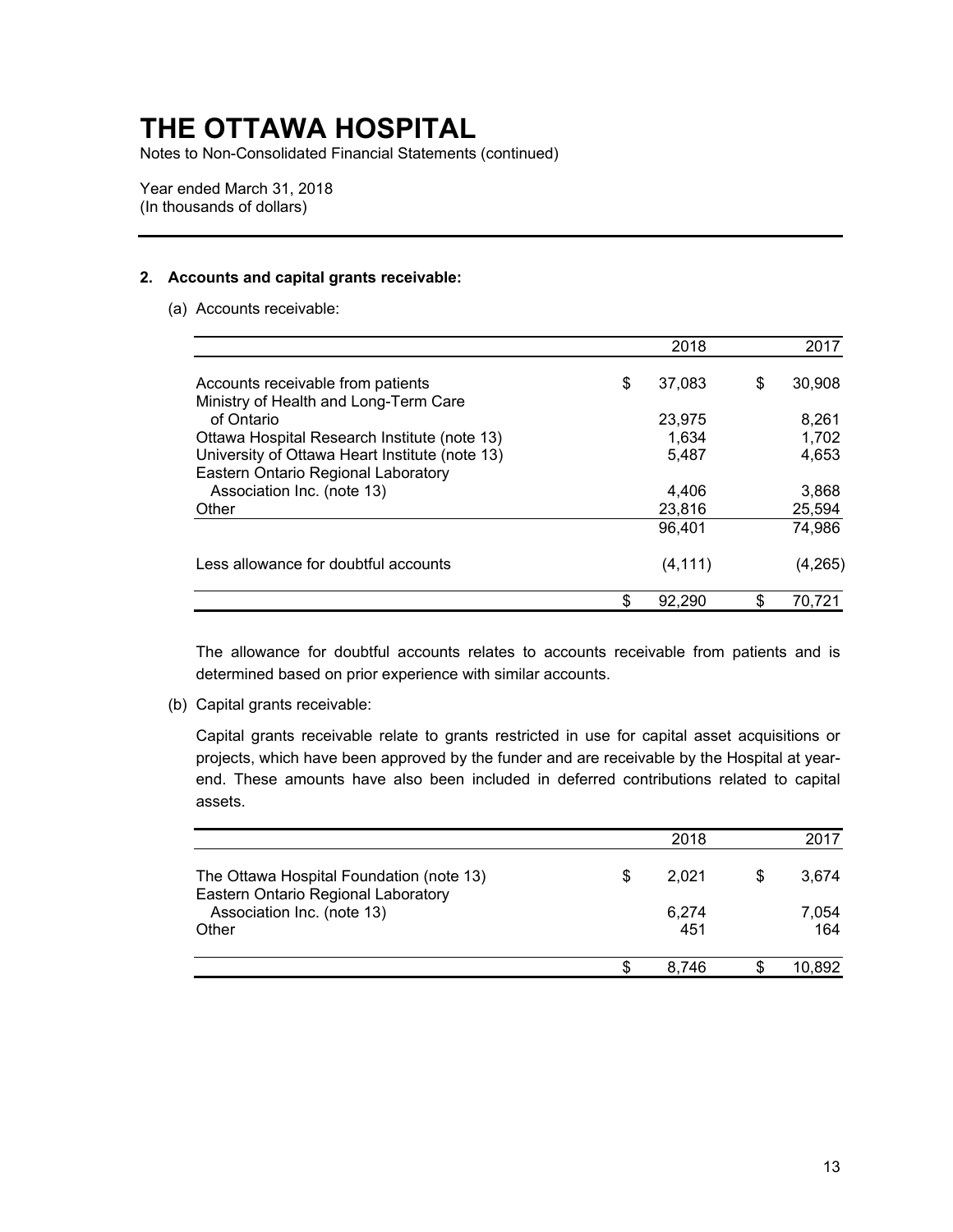Notes to Non-Consolidated Financial Statements (continued)

Year ended March 31, 2018 (In thousands of dollars)

#### **3. Assets restricted for capital purchases:**

 March 31, 2018, an additional amount of \$1,632 (2017 - \$2,811) restricted for capital purchases Assets restricted for capital purchases is comprised of \$56,462 (2017 - \$61,829) related to funding received and restricted for the purpose of capital purchases and \$41,559 (2017 - \$34,081) in net parking revenue that has been restricted for capital purchases. The funds are held with the Hospital's bank, earning interest at a rate of prime less 1.6% (2017 - 1.6%) and are classified as long-term as the associated cash outflow is not expected to occur within one year. At was receivable by the Hospital from the Ottawa Hospital Foundation.

 During the year, the Board approved a transfer of \$Nil (2017 - \$40,000) from the funds restricted for capital purchases to unrestricted cash.

|         |                           |         |                                      | 2018     |     | 2017     |
|---------|---------------------------|---------|--------------------------------------|----------|-----|----------|
|         |                           |         |                                      | Net book |     | Net book |
| Cost    |                           |         |                                      | value    |     | value    |
|         |                           |         |                                      |          |     |          |
|         |                           |         |                                      |          |     | 897      |
|         |                           |         |                                      |          |     |          |
| 310     |                           | 62      |                                      | 248      |     |          |
| 719,028 |                           | 327,011 |                                      | 392,017  |     | 400,433  |
| 175,562 |                           | 115,168 |                                      | 60,394   |     | 62,747   |
| 15,655  |                           |         |                                      | 15,655   |     |          |
| 453,642 |                           | 381,945 |                                      | 71,697   |     | 85,130   |
| 22,959  |                           |         |                                      | 22,959   |     | 11,714   |
| \$      | \$                        | 829,522 |                                      | 563,867  | \$  | 560,921  |
| \$      | 897<br>5,336<br>1,393,389 | \$      | Accumulated<br>amortization<br>5,336 | \$       | 897 | \$       |

#### **4. Capital assets:**

- (a) Cost and accumulated amortization of capital assets at March 31, 2017 amounted to \$1,336,704 and \$775,783, respectively.
- information system designed to enhance the processing of hospital services. The project is in (b) The health information system project is the implementation of a comprehensive, integrated development and is not amortized as the project is not completed and in use. Interest recorded and capitalized to the capital asset amounted to \$147 (2017 – \$Nil).

### **5. Funds held in trust:**

 Funds held in trust are held with the Hospital's bank and represent the aggregate balance of funds held in trust for third parties.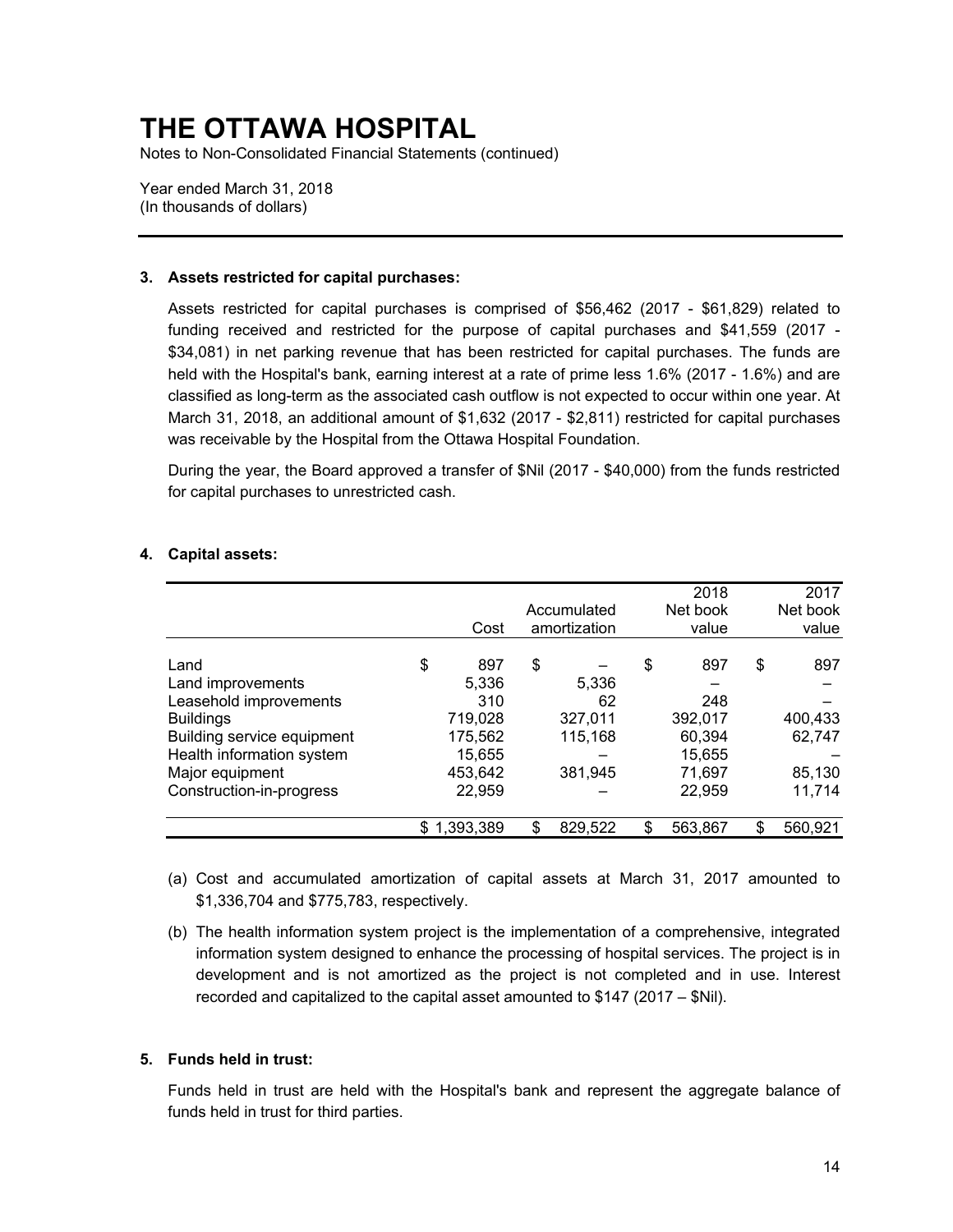Notes to Non-Consolidated Financial Statements (continued)

Year ended March 31, 2018 (In thousands of dollars)

### **6. Line of credit:**

The Hospital has an available line of credit of \$24,000 with one of its corporate bankers, of which no amount was drawn against at March 31, 2018 (2017 - \$Nil). This line of credit is unsecured and bears interest at prime less 0.75%.

### **7. Employee future benefits:**

 The Hospital offers a defined benefit plan which provides extended health care and dental insurance benefits to certain of its employees and extends this coverage to the post-retirement period. The most recent actuarial valuation of employee future benefits was completed as at March 31, 2016.

At March 31, the Hospital's liability associated with the benefit plan is as follows:

|                                   |   | 2018    |   | 2017    |
|-----------------------------------|---|---------|---|---------|
| Accrued benefit obligation        | S | 61,572  | S | 61,079  |
| Unamortized experience losses     |   | (3,756) |   | (5,747) |
| Employee future benefit liability |   | 57.816  |   | 55,332  |

 The Hospital's defined benefit plan is not funded, resulting in a plan deficit equal to the accrued benefit obligation.

The significant actuarial assumptions adopted in estimating the Hospital's accrued benefit obligations are as follows:

|                                                       | 2018     | 2017     |
|-------------------------------------------------------|----------|----------|
|                                                       |          |          |
| Discount rate to determine accrued benefit obligation | 3.37%    | 3.56%    |
| Dental cost increases                                 | 3.50%    | 3.50%    |
| Extended healthcare cost escalations                  | 7.50%    | 7.50%    |
| Expected average remaining service life of employees  | 16 years | 16 vears |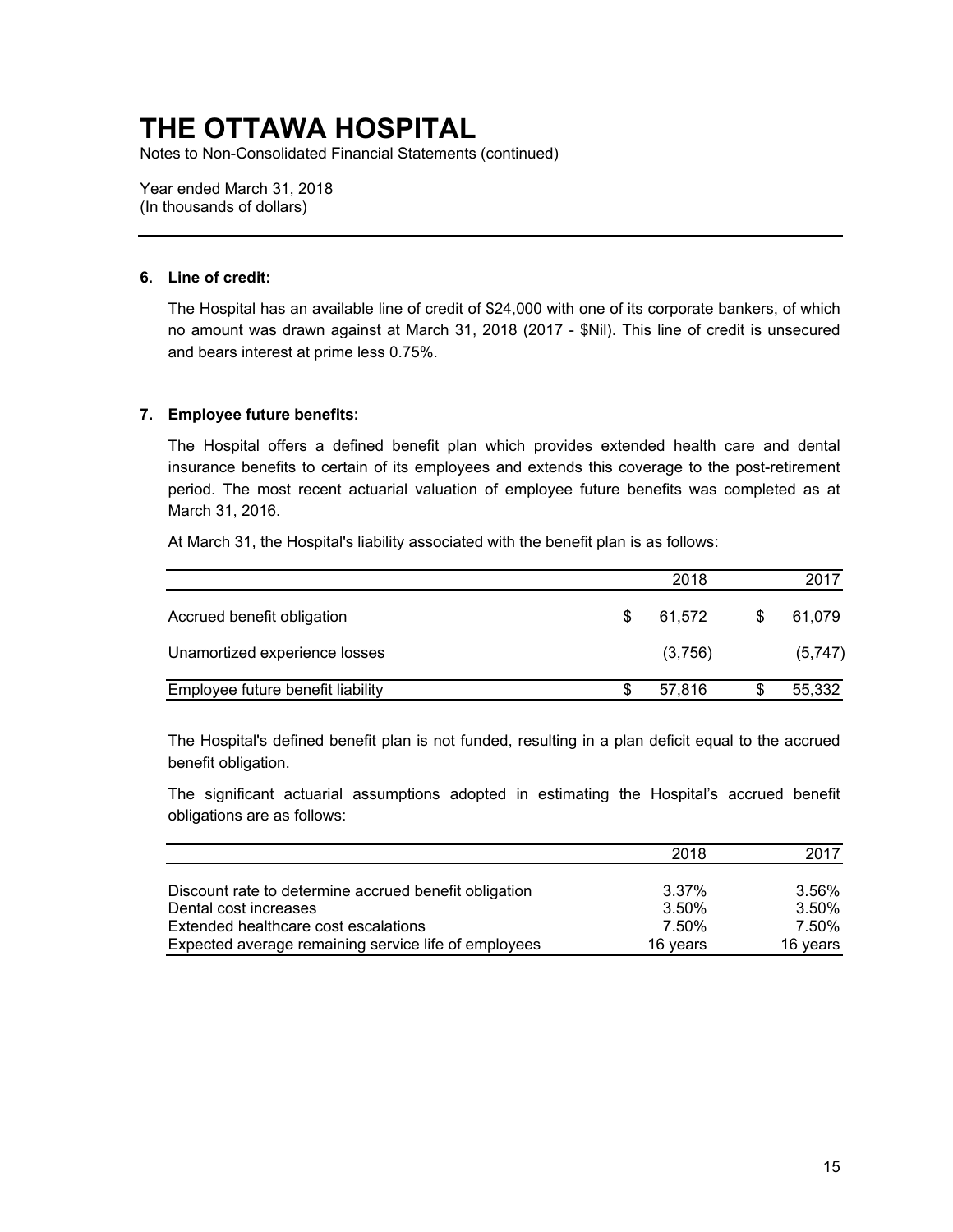Notes to Non-Consolidated Financial Statements (continued)

Year ended March 31, 2018 (In thousands of dollars)

### **7. Employee future benefits (continued):**

The employee future benefit liability change is comprised of:

|                                                        |    | 2018     | 2017     |
|--------------------------------------------------------|----|----------|----------|
| Current service cost                                   | \$ | 3,386    | 3,158    |
| Interest on accrued benefit obligation during the year |    | 2,174    | 2,133    |
| Amortization of net experience losses                  |    | 374      | 207      |
| Benefit payments made by the Hospital during the year  |    | (3, 450) | (3, 133) |
|                                                        | S  | 2 484    | 2,365    |

### **Hospital of Ontario Pension Plan:**

 Substantially all of the employees of the Hospital are members of the Healthcare of Ontario to the Plan made during the year by the Hospital on behalf of its employees amounted to \$49,517 Pension Plan (the "Plan"), which is a multi-employer defined benefit pension plan available to all eligible employees of the participating members of the Ontario Hospital Association. Contributions (2017 - \$47,002) and are included in the non-consolidated statement of operations.

 represented by fund assets at retirement, as provided by the Plan. The funding objective is for In consultation with its actuaries, pension expense is based on Plan management's best estimates, of the amount required to provide a high level of assurance that benefits will be fully employer contributions to the Plan to remain a constant percentage of employees' contributions.

Variances between actuarial funding estimates and actual experience may be material and any differences are generally to be funded by the participating members. The most recent actuarial valuation of the Plan as at December 31, 2017 indicates the plan is fully funded.

### **8. Long-term debt:**

Long-term debt is unsecured and consists of the following:

|                                                                                                                                                                            | 2018   |  |
|----------------------------------------------------------------------------------------------------------------------------------------------------------------------------|--------|--|
| Term loan, bearing interest at bankers' acceptance rate<br>plus 0.56%, repayable in principal plus interest<br>payments effective October 2019, maturing<br>September 2034 | 17.000 |  |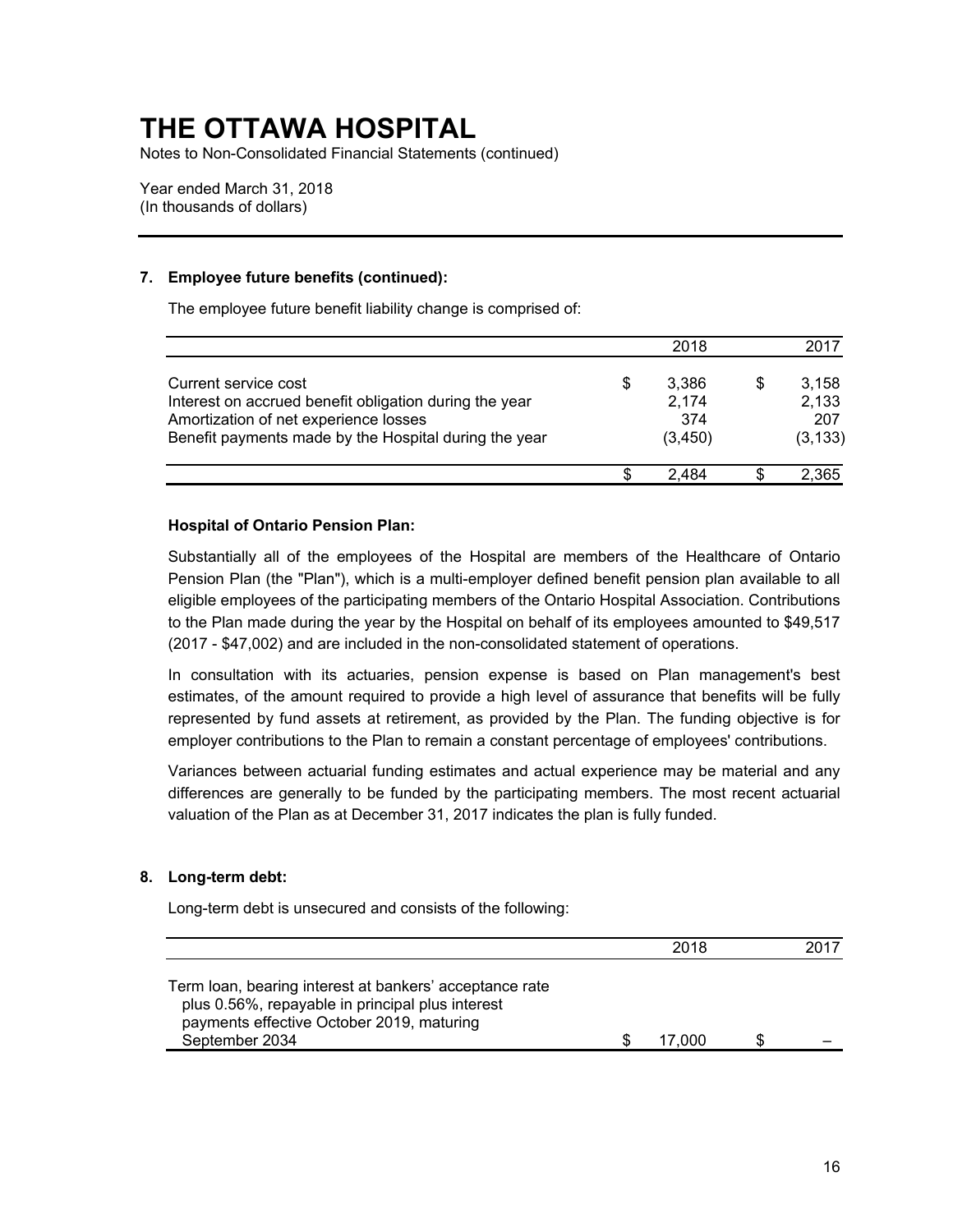Notes to Non-Consolidated Financial Statements (continued)

Year ended March 31, 2018 (In thousands of dollars)

### **8. Long-term debt (continued):**

 payments on a monthly basis from the initial drawdown date of October 31, 2017 up to the date of Term loan facility with a maximum borrowing of \$160,000. The Hospital will make interest-only September 1, 2019.

The future minimum annual principal payments related to the long-term debt consist of the following:

| 2019                | \$           |
|---------------------|--------------|
| 2020                | 567          |
| 2021                | 1,133        |
| 2022                | 1,133        |
| 2023 and thereafter | 14,167       |
|                     |              |
|                     | \$<br>17,000 |

 of September 1, 2019 and maturity date of September 1, 2034. The Hospital is obligated to pay fixed interest of 3.144% while receiving variable rate interest which offsets the variable rate fair value of \$258. The current year impact of the change in fair value of the interest rate swap is a decrease to the statement of remeasurement gains and losses of \$258. The Hospital entered into a 15-year forward interest rate swap agreement with an effective date interest paid on its term loan. At March 31, 2018, the interest rate swap contract had a negative

### **9. Deferred contributions related to capital assets:**

 Deferred contributions related to capital assets represent the unamortized amount and unspent amount of donations and grants received for the purchase of capital assets. The amortization of capital contributions is recorded as revenue in the non-consolidated statement of operations.

The changes in the deferred balance for the year are as follows:

|                                                                  |    | 2018     | 2017      |
|------------------------------------------------------------------|----|----------|-----------|
| Balance, beginning of year                                       | \$ | 419.791  | 419.848   |
| Add cash contributions received or receivable<br>during the year |    | 9.758    | 21.321    |
| Less amounts amortized for major equipment                       |    | (7,675)  | (7, 163)  |
| Less amounts amortized for buildings                             |    | (15,067) | (14, 215) |
| Balance, end of year                                             | S  | 406.807  | 419,791   |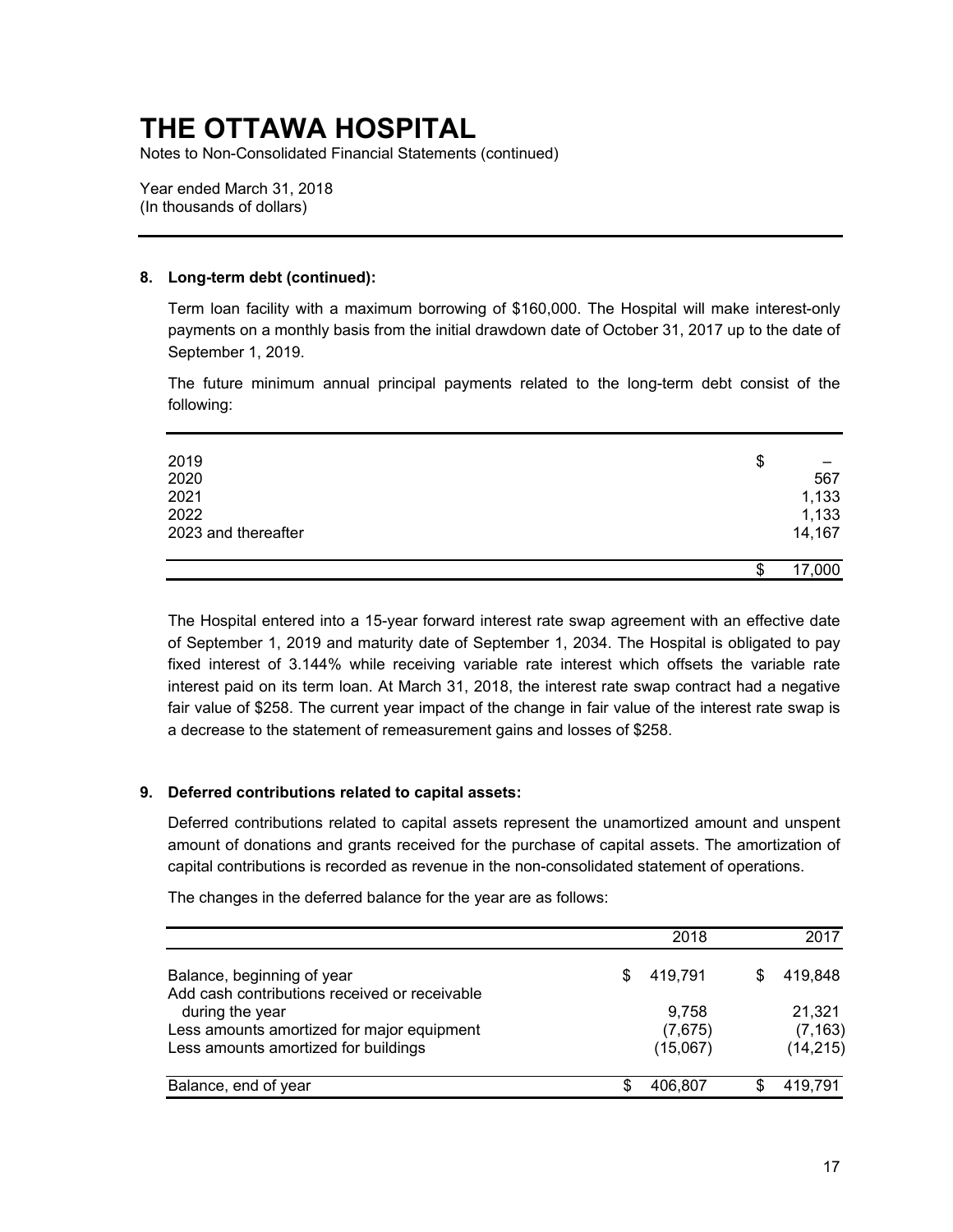Notes to Non-Consolidated Financial Statements (continued)

Year ended March 31, 2018 (In thousands of dollars)

### **9. Deferred contributions related to capital assets (continued):**

The balance of unamortized and unspent capital contributions consists of the following:

|                                                                                       | 2018              | 2017              |
|---------------------------------------------------------------------------------------|-------------------|-------------------|
| Unamortized capital contributions (note 10)<br>Unspent capital contributions (note 3) | 348,713<br>58,094 | 355,151<br>64.640 |
|                                                                                       | 406.807           | 419.791           |

### **10. Investment in capital assets:**

(a) Investment in capital assets is calculated as follows:

|                                                                                     | 2018                   | 2017       |
|-------------------------------------------------------------------------------------|------------------------|------------|
| Capital assets<br>Amounts financed by:<br>Deferred contributions related to capital | 563.867<br>S           | 560,921    |
| assets (note 9)<br>Long-term debt (note 8)                                          | (348, 713)<br>(17,000) | (355, 151) |
|                                                                                     | 198.154<br>S           | 205,770    |

(b) Net change in investment in capital assets is calculated as follows:

|                                                                                                                                                  |   | 2018                            |    | 2017                        |
|--------------------------------------------------------------------------------------------------------------------------------------------------|---|---------------------------------|----|-----------------------------|
| Purchase of capital assets<br>Amounts funded by deferred contributions<br>Amounts funded by long-term debt<br>Loss on disposal of capital assets | S | 56,685<br>(16, 304)<br>(17,000) | S  | 36,887<br>(18, 348)<br>(11) |
| Amortization of deferred contributions related to<br>capital assets<br>Amortization of capital assets                                            |   | 22,742<br>(53, 739)             |    | 21,378<br>(54, 839)         |
|                                                                                                                                                  |   | $\left( 7,616\right)$           | S. | 14,933                      |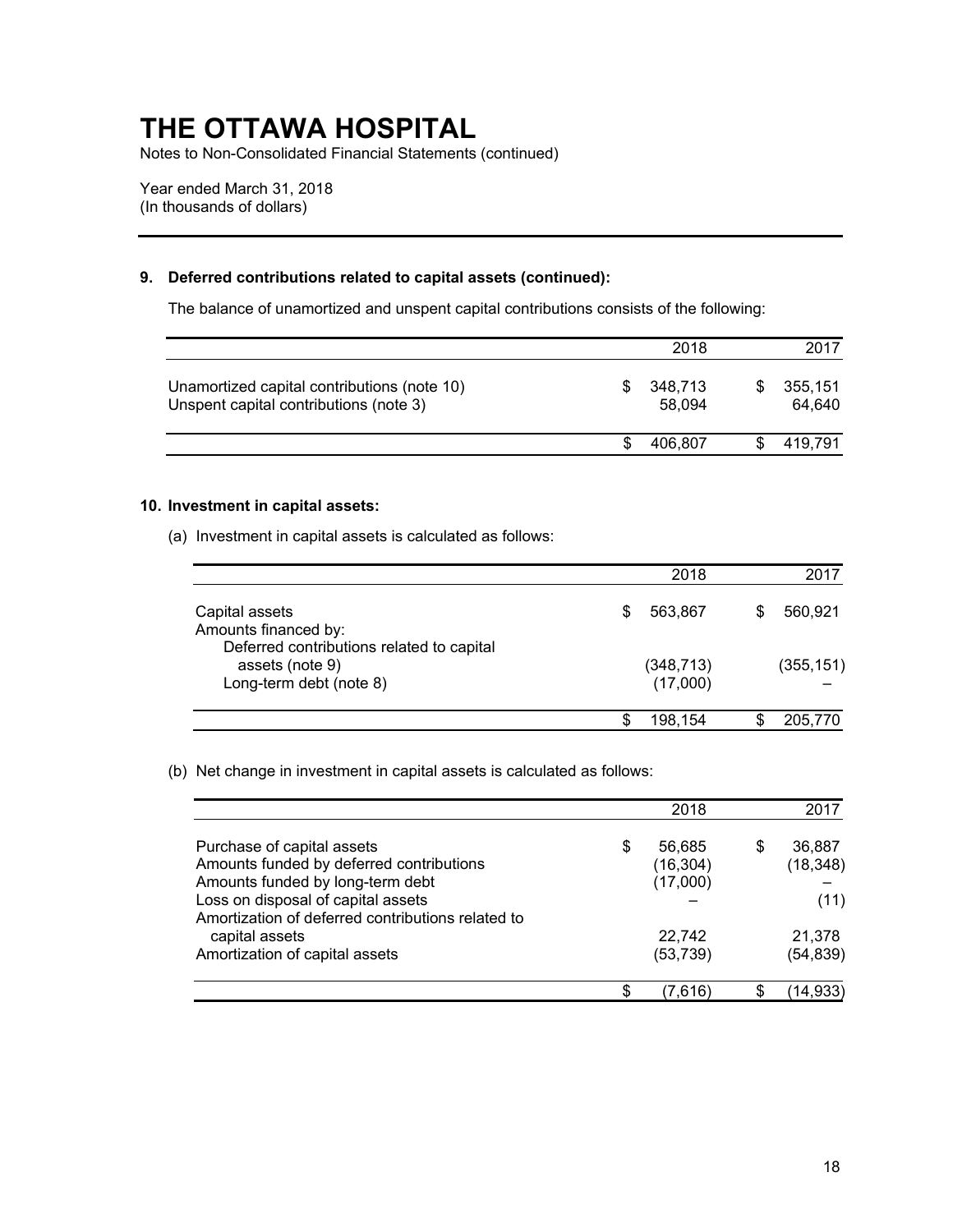Notes to Non-Consolidated Financial Statements (continued)

Year ended March 31, 2018 (In thousands of dollars)

### **11. Net change in non-cash working capital:**

|                                          |    | 2018      | 2017        |
|------------------------------------------|----|-----------|-------------|
| Short-term investments                   | \$ | (140)     | \$<br>(281) |
| Accounts receivable                      |    | (21, 569) | 16,201      |
| Inventories                              |    | 1,328     | 783         |
| Prepaid expenses                         |    | (617)     | (3,349)     |
| Accounts payable and accrued liabilities |    | 19,475    | (11, 924)   |
| Deferred contributions                   |    | (3,059)   | (3,305)     |
| Net change in non-cash working capital   | S  | (4,582)   | (1,875)     |

#### **12. Financial instruments:**

*Establishing fair value:* 

 The following classification system is used to describe the basis of the inputs used to measure the fair values of financial instruments in the fair value measurement category:

Level 1 – Unadjusted quoted market prices in active markets for identical assets or liabilities;

 Level 2 – Observable or corroborated inputs, other than Level 1, such as quoted prices for similar assets or liabilities in inactive markets or market data for substantially the full term of the assets or liabilities; and

 Level 3 – Unobservable inputs that are supported by little or no market activity and that are significant to the fair value of these assets and liabilities.

Cash, short-term investments, assets restricted for capital purchases and funds held in trust are Level 1 fair values and derivatives are Level 2 fair values.

#### *Risk management:*

The Hospital is exposed to various financial risks through its transactions in financial instruments.

#### *Credit risk:*

 receivable as disclosed in note 2 and the guarantee on the Hospital Food Services - Ontario Inc. Credit risk relates to the potential that one party to a financial instrument will fail to discharge an obligation and incur a financial loss. The Hospital is exposed to credit risk on its accounts line of credit as disclosed in note 14. Management believes its allowance for doubtful accounts is sufficient on its receivables from patients and has implemented collection recovery procedures to mitigate its credit risk.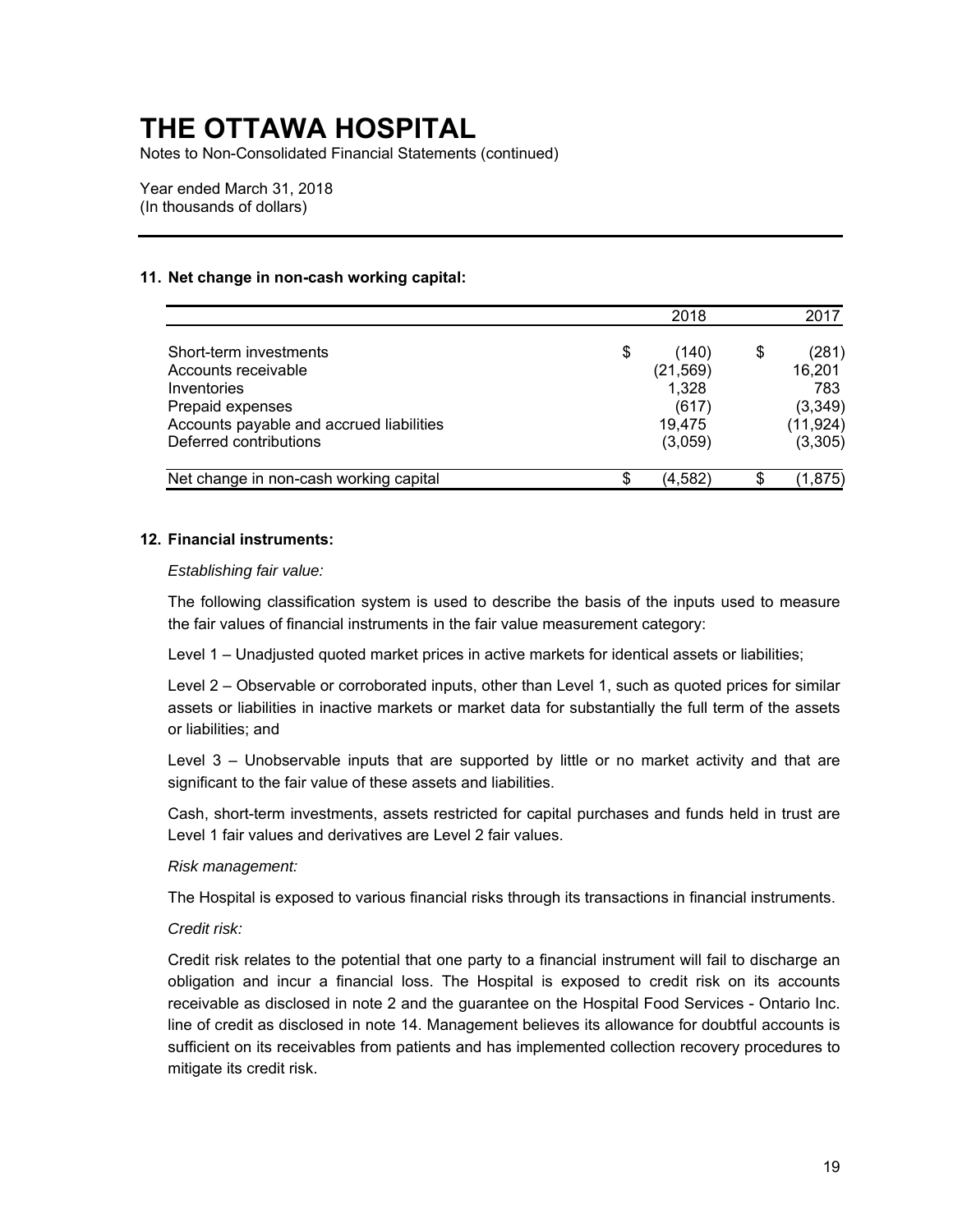Notes to Non-Consolidated Financial Statements (continued)

Year ended March 31, 2018 (In thousands of dollars)

### **12. Financial instruments (continued):**

#### *Liquidity risk:*

 come due. The Hospital manages its liquidity risk by forecasting cash flows from operations and Liquidity risk is the risk the Hospital will not be able to meet its financial obligations when they anticipating investing and financing activities and maintaining credit facilities to ensure it has sufficient available funds to meet current and foreseeable financial requirements.

#### *Market risk:*

 Market risk is the risk that the fair value or future cash flows of a financial instrument will fluctuate as a result of market factors. Market factors include three types of risk: interest rate risk, currency risk and other price risk.

#### *Interest rate risk:*

The Hospital is exposed to interest rate risk with respect to its long-term debt as the interest rate is linked to the bankers' acceptance rate. The Hospital entered into a forward fixed interest rate swap contract to mitigate the interest rate risk on the long-term debt (note 8).

 The Hospital believes it is not subject to significant foreign currency or other price risks arising from its financial instruments.

 There have been no significant changes from the previous year in the exposure to risk on policies, procedures and methods used to measure credit risk.

### **13. Related entities:**

(a) University of Ottawa Heart Institute:

 charity, incorporated under the laws of Ontario. The University of Ottawa Heart Institute provides cardiac services to the patients of the Hospital. Pursuant to the Public Hospitals Act, The Hospital exercises control over the University of Ottawa Heart Institute, a tax-exempt the Hospital is ultimately responsible for the health care of patients and, all patients at the University of Ottawa Heart Institute are acknowledged to be patients of the Hospital.

 governed by a service agreement pursuant to which clinical and administrative support is The business relationship between the Hospital and the University of Ottawa Heart Institute is provided at fair market value, and premises provided at no charge by the Hospital.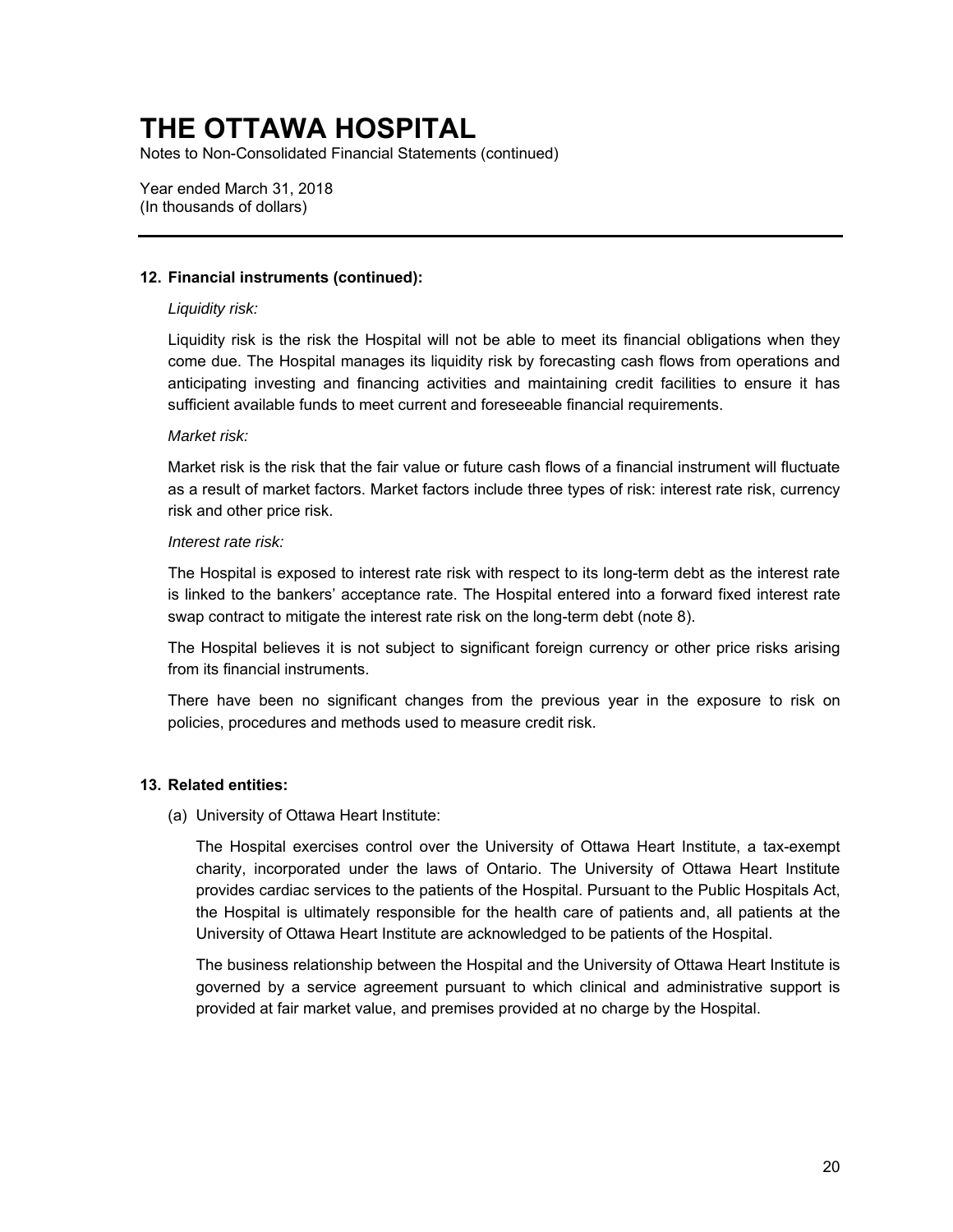Notes to Non-Consolidated Financial Statements (continued)

Year ended March 31, 2018 (In thousands of dollars)

#### **13. Related entities (continued):**

(a) University of Ottawa Heart Institute (continued):

 Institute amounting to \$5,487 (2017 - \$4,653), bearing interest at prime. This receivable has The intent of the service agreement is that any deficit incurred by either party shall be managed by the party incurring the deficit. The University of Ottawa Heart Institute has an accumulated unrestricted net asset deficiency of \$8,285 at March 31, 2018 (2017 - \$8,190). As at March 31, 2018, the Hospital had a receivable from the University of Ottawa Heart no fixed terms of repayment.

The summarized assets, liabilities and results of operations for the University of Ottawa Heart Institute are as follows:

|                                                                               | 2018                                  | 2017                              |
|-------------------------------------------------------------------------------|---------------------------------------|-----------------------------------|
| Financial position:<br><b>Total assets</b>                                    | \$<br>247,719                         | \$<br>79,646                      |
| <b>Total liabilities</b><br>Net assets                                        | \$<br>245,211<br>2,508                | \$<br>77,186<br>2,460             |
|                                                                               | \$<br>247,719                         | \$<br>79,646                      |
| Results of operations:<br><b>Total revenue</b><br>Total expenses              | \$<br>179,686<br>179,638              | \$<br>176,122<br>176,076          |
| Excess of revenue over expenses                                               | \$<br>48                              | \$<br>46                          |
| Cash flows:<br>Operating activities<br><b>Financing activities</b><br>Capital | \$<br>40,203<br>132,879<br>(170, 652) | \$<br>9,621<br>2,519<br>(11, 510) |
| Net cash flows                                                                | \$<br>2,430                           | \$<br>630                         |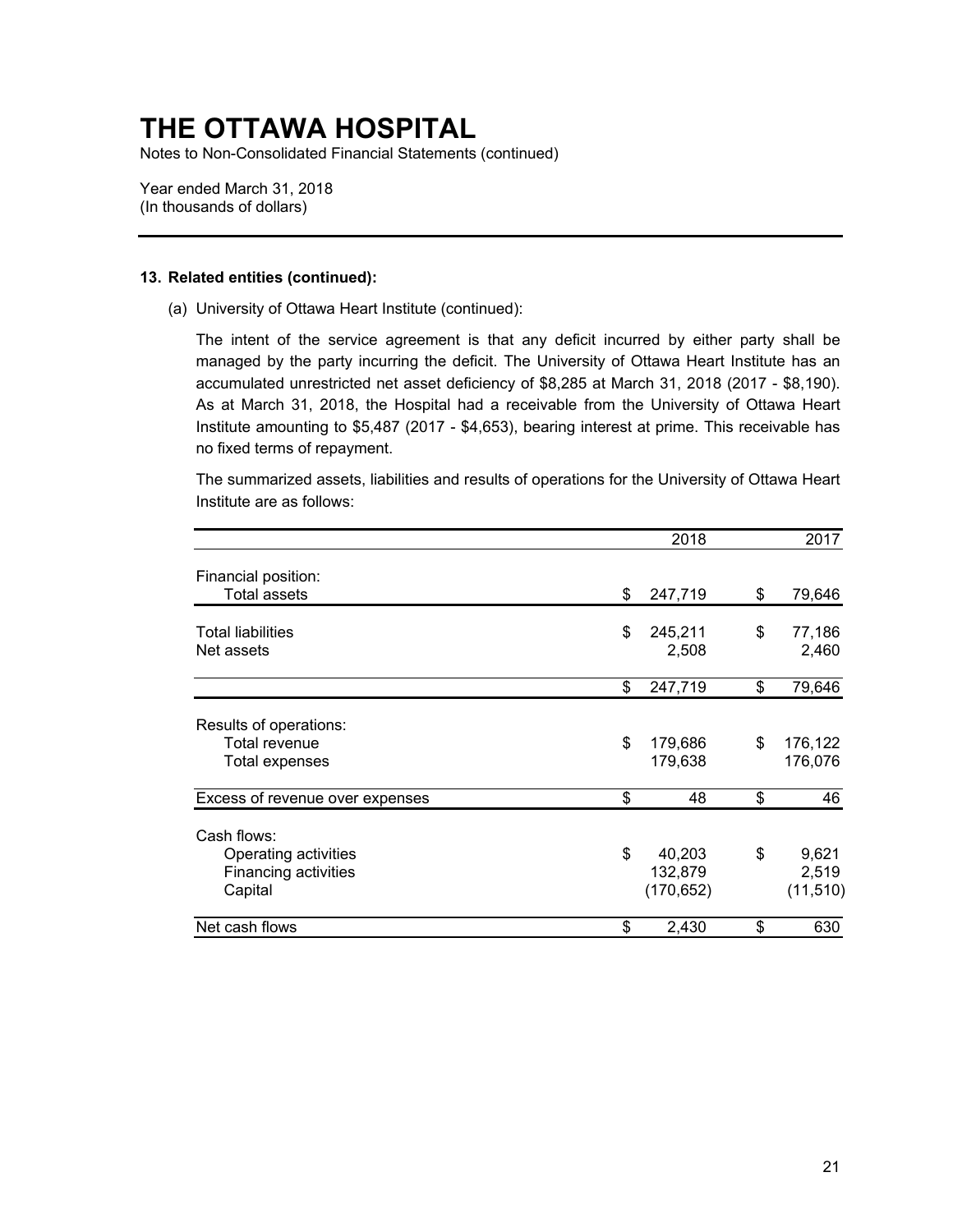Notes to Non-Consolidated Financial Statements (continued)

Year ended March 31, 2018 (In thousands of dollars)

#### **13. Related entities (continued):**

(b) The Ottawa Hospital Residence Corporation:

 The Hospital exercises control over The Ottawa Hospital Residence Corporation (the "Corporation"), a tax-exempt entity without share capital incorporated under the laws of Ontario. The Corporation provides accommodation to the interns and family of patients of the Hospital, parking facilities to patients and staff of the Hospital and manages other business activities.

 March 31, 2018, the Hospital had a payable to the Corporation, amounting to \$1,141 (2017 - During the year, the Hospital received \$1,200 (2017 - \$7,000) from the Corporation. As at \$1,481), this amount is subject to an interest rate of prime minus 1.75%, is due on demand and has no fixed terms of repayment.

|                                                                  | 2017                   | 2016                  |
|------------------------------------------------------------------|------------------------|-----------------------|
| Financial position:<br><b>Total assets</b>                       | \$<br>3,458            | \$<br>5,905           |
| <b>Total liabilities</b><br>Net assets                           | \$<br>1,278<br>2,180   | \$<br>3,236<br>2,669  |
|                                                                  | \$<br>3,458            | \$<br>5,905           |
| Results of operations:<br>Total revenue<br><b>Total expenses</b> | \$<br>2,155<br>1,444   | \$<br>2,124<br>1,305  |
| Excess of revenue over expenses                                  | \$<br>711              | \$<br>819             |
| Cash flows:<br>Operating activities<br>Investing activities      | \$<br>(2, 282)<br>(70) | \$<br>(3,082)<br>(53) |
| Net cash flows                                                   | \$<br>(2, 352)         | \$<br>(3, 135)        |

The summarized assets, liabilities and results of operations for the Corporation for the year ended December 31 is as follows:

#### (c) The Ottawa Hospital Foundation:

The Hospital has an economic interest in The Ottawa Hospital Foundation (the "Foundation"), a tax-exempt entity without share capital incorporated under the laws of Ontario. The Foundation was established to raise, receive, maintain and manage funds to be distributed towards various programs and capital projects of the Hospital.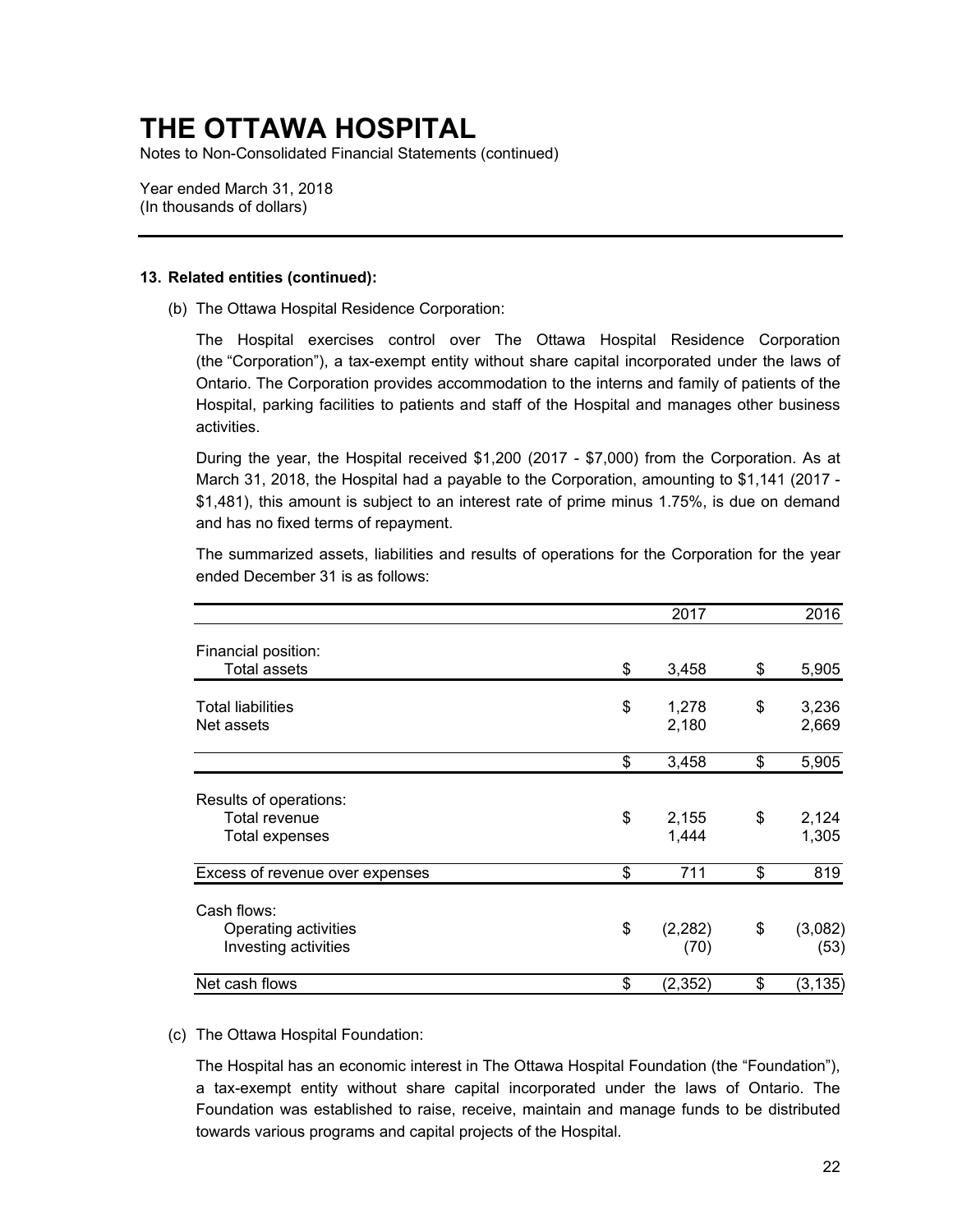Notes to Non-Consolidated Financial Statements (continued)

Year ended March 31, 2018 (In thousands of dollars)

#### **13. Related entities (continued):**

(c) The Ottawa Hospital Foundation (continued):

 During the year, the Hospital received \$5,422 (2017 - \$8,616) from the Foundation. As at to \$2,021 (2017 - \$3,674), an endowment and funds in trust receivable of \$1,026 (2017 - \$512) and \$661 (2017 - \$554) related to other operating expenses paid by the Hospital on March 31, 2018, the Hospital had a capital grant receivable from the Foundation amounting behalf of the Foundation. In addition, the Foundation donated gifts-in-kind to the Hospital, which were recorded by the Hospital at no value. The Hospital provides the Foundation with office premises without charge.

(d) Ottawa Hospital Research Institute:

 The Hospital has an economic interest in the Ottawa Hospital Research Institute (the experimental development for the benefit of the general public. The Institute is a tax-exempt "Institute"). The Institute carries on and exclusively promotes scientific research and entity incorporated under the laws of Ontario.

 As at March 31, 2018, the Hospital had an operational receivable from the Institute \$230 (2017 - \$80) for specific operating expenditures to the Institute. These amounts are amounting to \$1,634 (2017 - \$1,702). The Hospital provided \$7,336 (2017 - \$6,420) of base funding in support of resources to the Institute during fiscal 2018. The Hospital also provided recorded in supplies and other operating expenses on the non-consolidated statement of operations.

(e) Eastern Ontario Regional Laboratory Association Inc.:

 ("EORLA"). EORLA was established to provide specialized laboratory services to the sixteen- member hospitals on a cost of service basis. The Hospital is a founding member of Eastern Ontario Regional Laboratory Association Inc.

 At March 31, 2018, the Hospital had an economic interest of \$1,470 (2017 - \$653) of total net EORLA in the amount of \$6,274 (2017 - \$7,054) relating to construction of a regional assets of \$2,510 (2017 - \$1,106). The Hospital also has a capital grant receivable from laboratory and investments in capital equipment. The Hospital also had an operational receivable of \$4,406 (2017 - \$3,868) at year end.

(f) Auxiliaries and Association:

 and capital projects of the Hospital and its related Foundations. The Auxiliaries and the The Hospital has an economic interest in the Ottawa Civic Hospital Auxiliary, the Riverside Hospital Auxiliary and the Friends of the Ottawa General Hospital (the "Auxiliaries") and the Rehabilitation Centre Volunteer Association (the "Association"). The object of the Auxiliaries and the Association is to raise and receive funds to be distributed towards various programs Association are tax-exempt entities. The Auxiliaries were created under the laws of Ontario.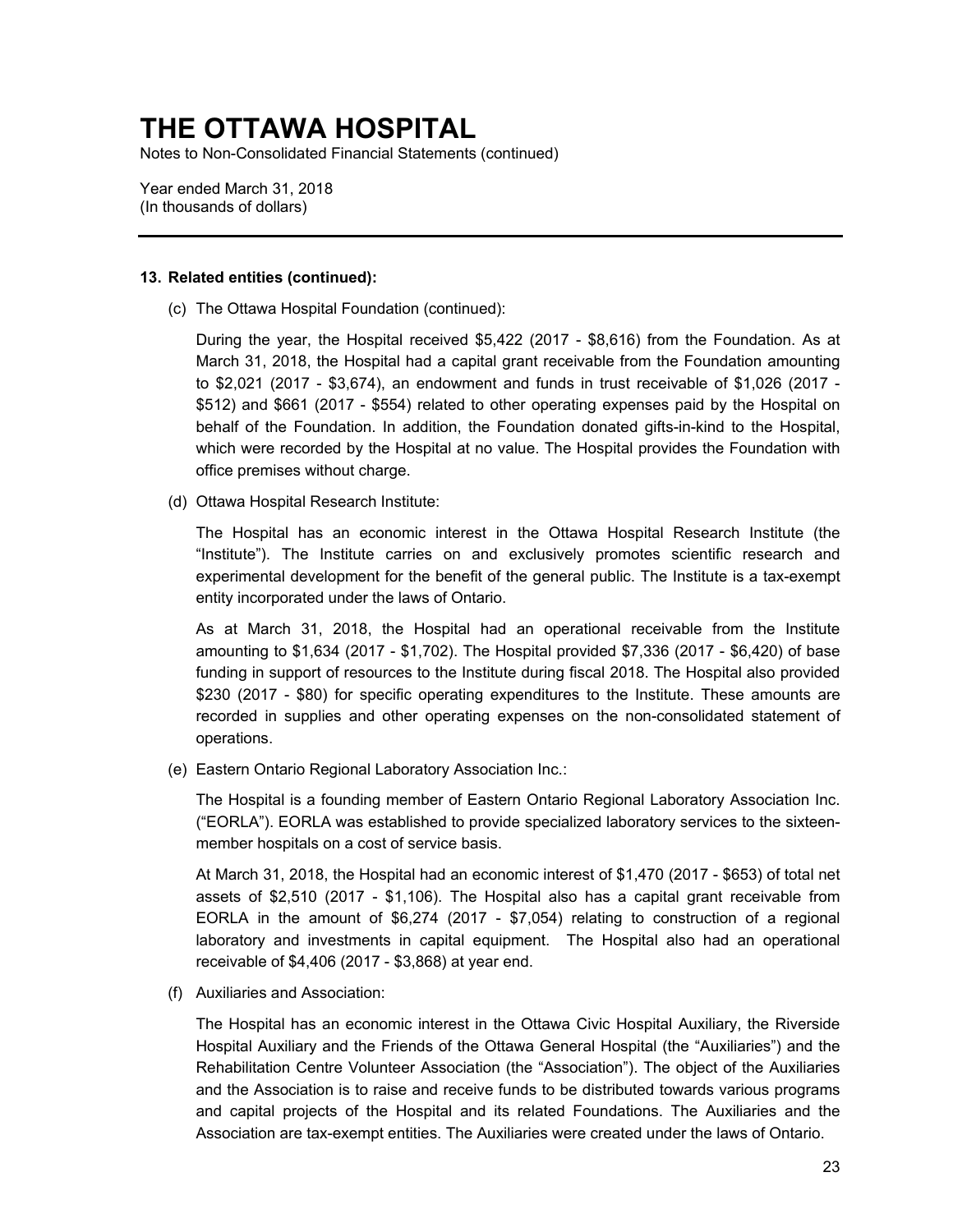Notes to Non-Consolidated Financial Statements (continued)

Year ended March 31, 2018 (In thousands of dollars)

#### **13. Related entities (continued):**

 (g) Hospital Food Services - Ontario Inc. and Ottawa Regional Hospital Linen Services Incorporated:

 The Hospital is a founding member of Hospital Food Services - Ontario Inc. ("HFS") and of the Ottawa Regional Hospital Linen Services Incorporated ("ORHLS"). HFS and ORHLS were established to provide food and laundry services, respectively to member hospitals on a cost of service basis.

 At March 31, 2018, the Hospital had an economic interest of \$4,469 (2017 - \$3,927) of total net assets of \$7,626 (2017 - \$6,563) of HFS. The corresponding interest in ORHLS was \$7,370 (2017 - \$7,286) of total net assets of \$12,836 (2017 - \$12,687).

For the year ended March 31, 2018, the Hospital provided \$1,561 (2017 - \$1,478) to HFS for food services and \$8,298 (2017 - \$8,647) to ORHLS for linen services. These amounts have been included in supplies and other operating expenses on the non-consolidated statement of operations.

(h) Champlain Health Supply Services:

 The Hospital is a founding member of Champlain Health Supply Services ("CHSS"). CHSS was established to implement shared service collaboration for the hospitals in the Champlain Region that will integrate the operations of sourcing, procurement and logistics across the region.

 As at March 31, 2018, the Hospital had a payable of \$45 (2017 - \$33) to CHSS relating to expenses paid by CHSS on behalf of the Hospital. These amounts are recorded in supplies and other operating expenses on the non-consolidated statement of operations.

(i) University of Ottawa Heart Institute related parties:

By virtue of its interest in the University of Ottawa Heart Institute, The Ottawa Hospital is related to the following entities as described below.

(i) Ottawa Heart Institute Research Corporation:

 The Ottawa Heart Institute Research Corporation ("OHIRC") is incorporated without OHIRC is to conduct, acquire, solicit or receive research money to operate and maintain laboratories and a research facility. The OHIRC is a registered charity and, as such, is experimental development as defined in subsection 149(1)(l) of the Income Tax Act share capital under the Canada Not-for-Profit Corporations Act. The purpose of the exempt from income taxes under subsection 149(1)(l) of the Income Tax Act (Canada). In addition, the OHIRC is classified as a non-profit corporation for scientific research and (Canada).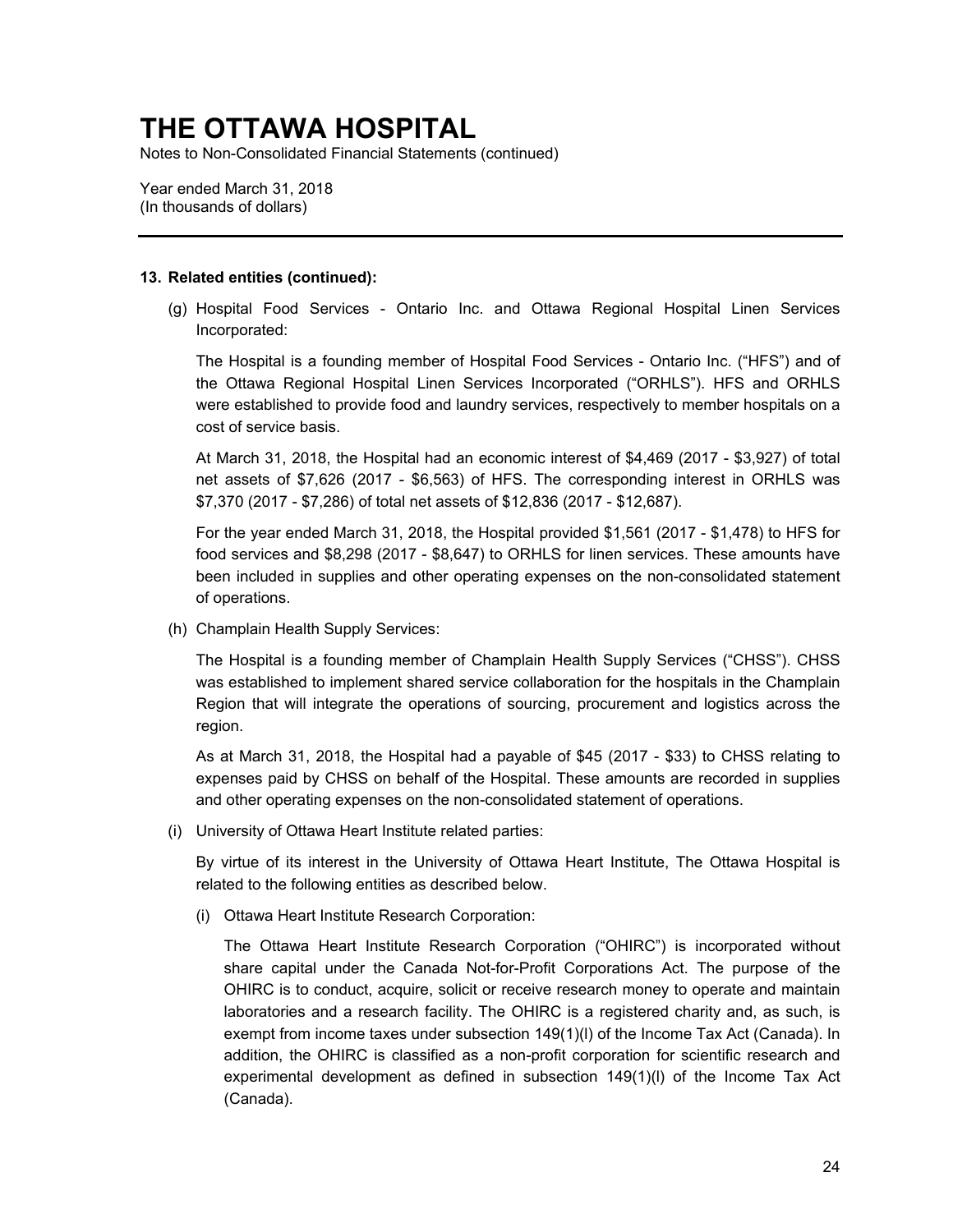Notes to Non-Consolidated Financial Statements (continued)

Year ended March 31, 2018 (In thousands of dollars)

#### **13. Related entities (continued):**

- (i) University of Ottawa Heart Institute related parties (continued)
	- (i) Ottawa Heart Institute Research Corporation (continued):

The University of Ottawa Heart Institute has an economic interest in the OHIRC. During the period, the University of Ottawa Heart Institute provided \$4,604 (2017 - \$3,413) of base funding in support of research to the OHIRC.

(ii) University of Ottawa Heart Institute Foundation:

 The University of Ottawa Heart Institute Foundation ("UOHIF") is incorporated without share capital under the Canada Not-for-Profit Corporations Act. UOHIF coordinates and promotes fundraising and endowment activities to support and fund research, patient care, education and other activities concerning cardiovascular health at the University of Ottawa Heart Institute and the OHIRC. UOHIF is a registered charity and, as such, is exempt from income taxes under subsection 149(1)(l) of the Income Tax Act (Canada).

 The University of Ottawa Heart Institute has an economic interest in UOHIF as UOHIF holds resources that are used to benefit the University of Ottawa Heart Institute. During the period, the University of Ottawa Heart Institute recorded \$27,268 (2017 - \$8,040) of funding received from UOHIF to support clinical programs, equipment purchases, and capital programs.

 The University of Ottawa Heart Institute has guaranteed, in the form of a second ranking security in all of its personal property, a credit facility the UOHIF has entered into with its corporate banker to provide up to \$20,000 in borrowing subject to the Foundation's cash flow requirements.

(iii) Alumni and Auxiliary:

 object of the Auxiliary and the Alumni is to raise and receive funds to be distributed The University of Ottawa Heart Institute is also related to the Ottawa Heart Institute Alumni Association ("the Alumni") and the Heart Institute Auxiliary ("the Auxiliary"). The towards various programs and capital projects of the University of Ottawa Heart Institute, the OHIRC and the UOHIF. The Auxiliary and Alumni are tax-exempt entities created under the laws of Ontario.

 These transactions are considered to be in the normal course of operations and are measured at the exchange amount.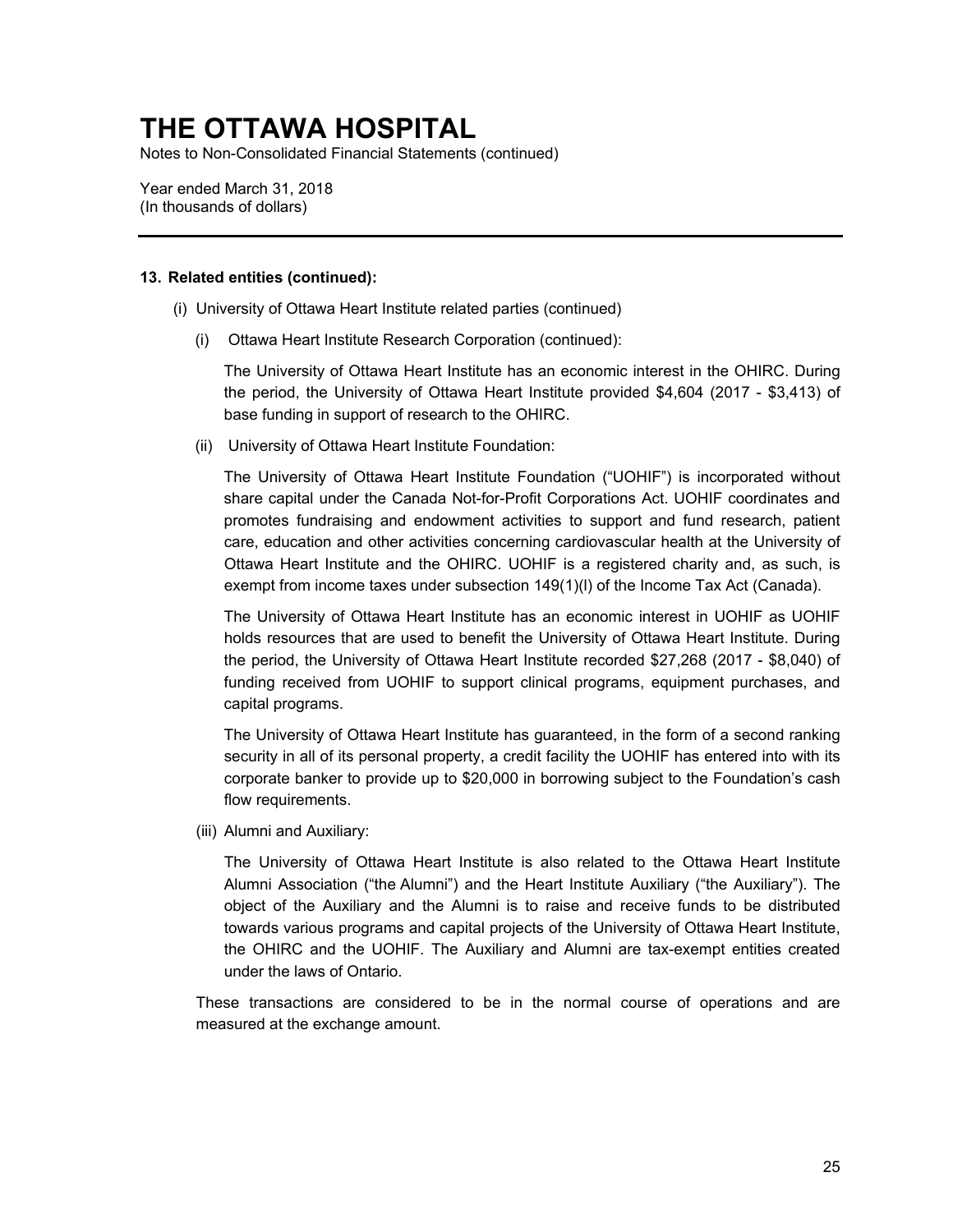Notes to Non-Consolidated Financial Statements (continued)

Year ended March 31, 2018 (In thousands of dollars)

#### **14. Commitments, contingencies and guarantees:**

- (a) The nature of the Hospital's activities is such that there is usually litigation pending or in process at any time. With respect to claims at March 31, 2018, management believes the Hospital has valid defenses and appropriate insurance coverage in place. In the event any claims are successful, management believes that such claims are not expected to have a material effect on the Hospital's financial position.
- indemnity insurance. HIROC facilitates the provision of liability insurance coverage to health (b) A group of hospitals, including the Hospital, have formed the Healthcare Insurance Reciprocal of Canada ("HIROC"). HIROC is registered as a Reciprocal pursuant to provincial Insurance Acts which permit persons to exchange with other persons reciprocal contracts of care organizations in the provinces and territories where it is licensed. Subscribers pay annual premiums, which are actuarially determined, and are subject to assessment for losses in excess of such premiums, if any, experienced by the group of subscribers for the year in which they were a subscriber. No such assessments have been made to March 31, 2018.
- breach of covenants associated with this line of credit, the Hospital may be required to (c) At March 31, 2018, HFS had \$3,140 (2017 - \$4,501) outstanding on an available line of credit of \$5,140 (2017 - \$6,043), with the Hospital guaranteeing 48.1%. The guarantee continues until the loan, including accrued interest and fees, has been paid in full. In the event of any advance capital to HFS in accordance with its guarantee of the debt. At March 31, 2018, the Hospital's share of the potential debt repayment should HFS default on the line of credit is \$1,510 (2017 - \$2,165). As at the date of the audit report, there has been no such request by the debtor.
- officers against certain claims that may be made against them as a result of their service as preclude the Hospital from making a reasonable estimate of the maximum potential amount amount has been recorded in the non-consolidated financial statements for these (d) To the extent permitted by law the Hospital indemnifies present and former directors and directors or officers. The Hospital purchases directors' and officers' liability insurance that may be available in certain instances. The nature and likelihood of these arrangements the Hospital could be required to pay to counterparties. The Hospital believes the likelihood that it will incur significant liability under these arrangements is remote and accordingly, no guarantees.
- recorded a liability for remediation costs as the probability and the measurement of such (e) At March 31, 2018, the Hospital has an environmentally contaminated site and has not costs are indeterminable at this time.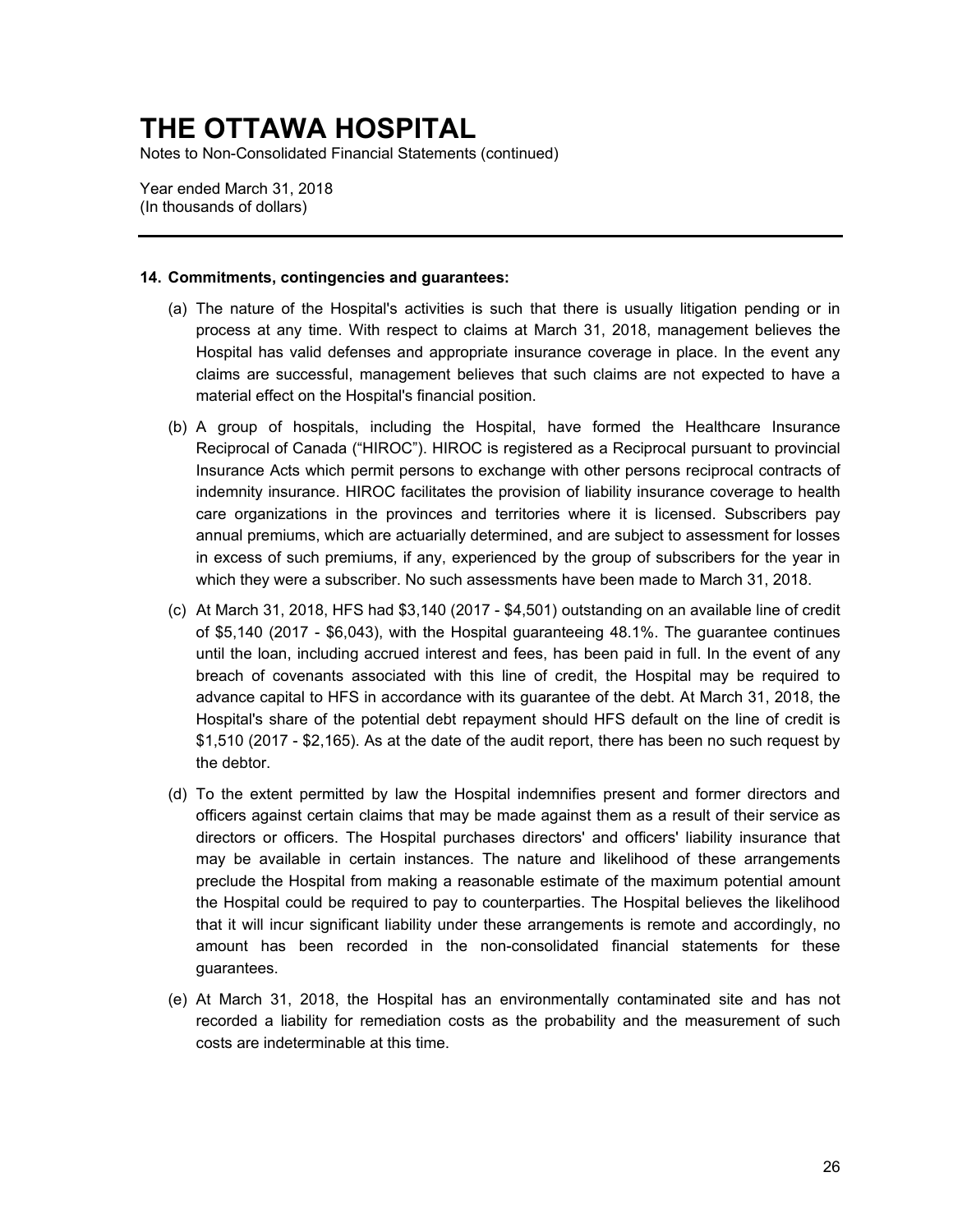Notes to Non-Consolidated Financial Statements (continued)

Year ended March 31, 2018 (In thousands of dollars)

### **14. Commitments, contingencies and guarantees (continued):**

- (f) At March 31, 2018, the Hospital has construction-in-progress recorded in capital assets of \$22,959 (2017 - \$11,714) and health information system in development of \$15,655 (2017 - \$Nil). The cost to complete the construction-in-progress is estimated at \$16,517 (2017 - \$54,884) and the health information system at \$122,345 (2017 - \$Nil).
- Energy Agreement (TEA) with Trans/Alta Corporation for the purchase of thermal energy for (g) As a member of the Ottawa Health Sciences Centre Inc., the Hospital is party to a Thermal heating and humidifying the Hospital. In 2009, the TEA was re-negotiated and resulted in a ten-year extension of its term from January 1, 2013 to January 1, 2023.
- a major capital redevelopment project to build a new campus for the Ottawa Hospital. The (h) The Hospital, in conjunction with the Ministry of Health and Long-Term Care, has undertaken new campus will enable the Hospital to offer a state-of-the-art medical and research facility to meet the growing healthcare needs of the people of Ottawa and the surrounding communities. The Hospital is currently in the proposal and master plan stage of the project.
- (i) The Hospital entered into a ground lease agreement for 99 years for the land required for the construction and operation of the new campus. The lease commenced in February 2018 and provides for a nominal rent payment over the term of the agreement.
- (j) The Hospital has operating lease agreements with future minimum annual payments as follows:

| 2019                | \$<br>4,576 |
|---------------------|-------------|
| 2020                | 3,953       |
| 2021                | 3,314       |
| 2022                | 3,102       |
| 2023 and thereafter | 5,556       |
|                     |             |